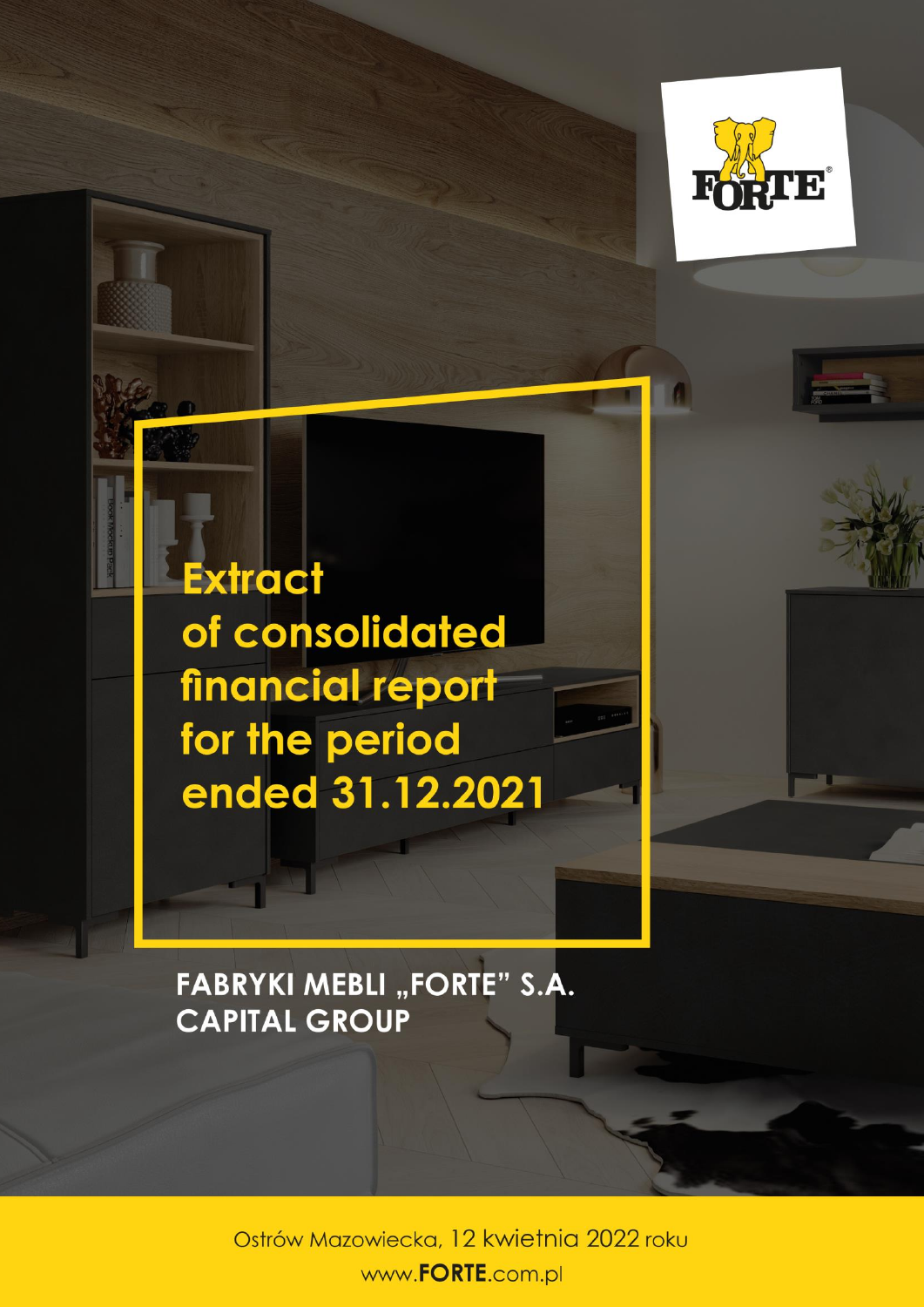### **TABLE OF CONTENTS**

<span id="page-1-0"></span>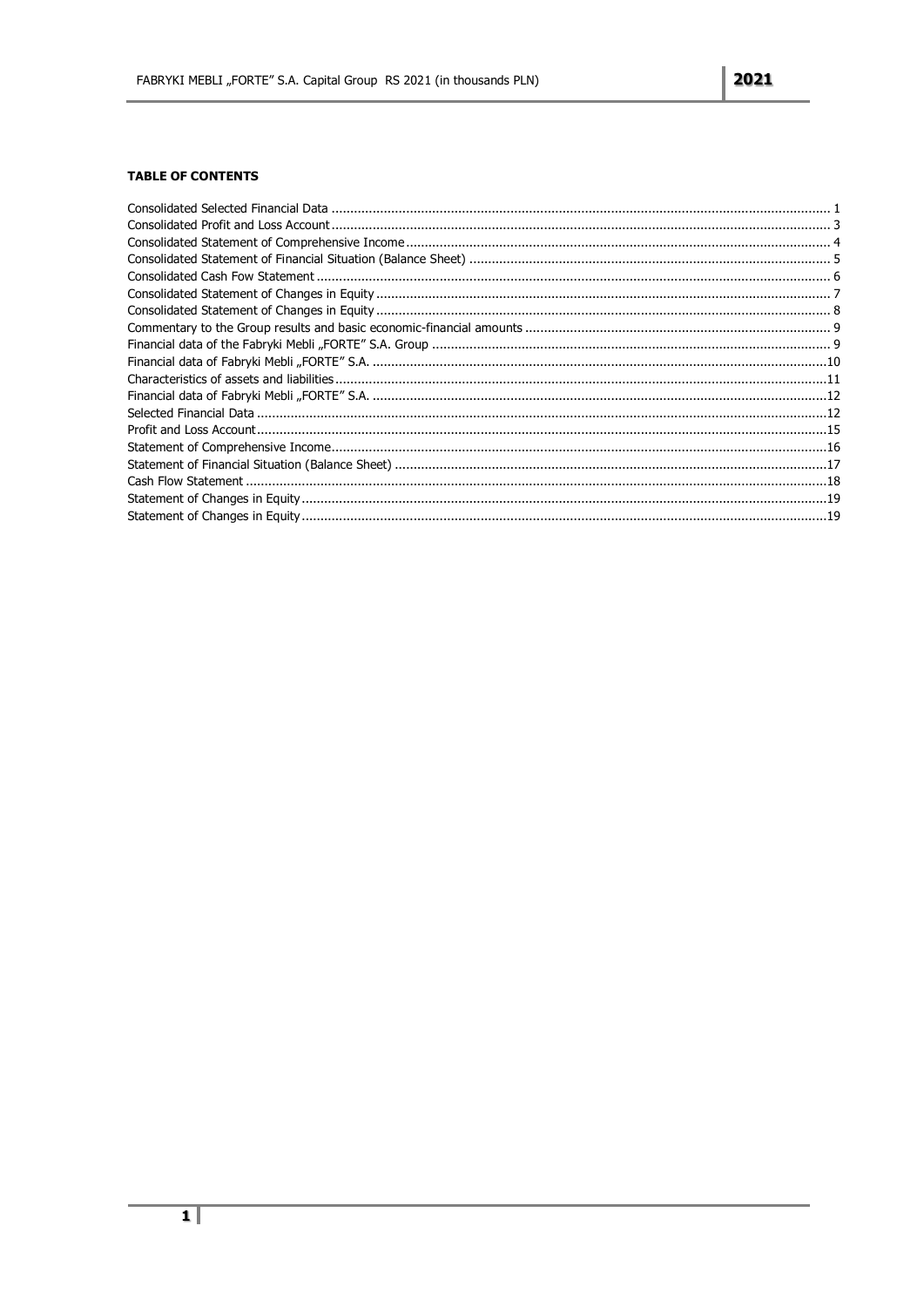### **CONSOLIDATED SELECTED FINANCIAL DATA**

|                                                                  |            | in thousands of PLN | in thousands of EUR |            |
|------------------------------------------------------------------|------------|---------------------|---------------------|------------|
|                                                                  | 31.12.2021 | 31.12.2020          | 31.12.2021          | 31.12.2020 |
| Sales revenue                                                    | 1 326 909  | 1 160 007           | 289 876             | 259 260    |
| Profit on operating activities                                   | 178 592    | 142 327             | 39 015              | 31 810     |
| Profit before tax                                                | 151 797    | 83 362              | 33 162              | 18 631     |
| Net profit attributable to equity owners of the Parent company   | 110 829    | 49 551              | 24 212              | 11 075     |
| Total comprehensive income for the period                        | 94 359     | 12 3 30             | 20 614              | 2756       |
| Net cash flow from operating activities                          | 146 367    | 165 125             | 31 975              | 36 905     |
| Net cash flow from investment activities                         | $-39300$   | 41 070              | $-8585$             | 9 1 7 9    |
| Net cash flow from financial activities                          | $-166314$  | $-173461$           | $-36333$            | $-38768$   |
| Net increase (decrease) in cash and cash equivalents             | $-59$ 440  | 33 634              | $-12985$            | 7517       |
| Number of shares                                                 | 23 930 769 | 23 930 769          | 23 930 769          | 23 930 769 |
| Net profit per share attributable to equity owners of the parent |            |                     |                     |            |
| (in PLN/EUR)                                                     | 4,63       | 2,07                | 1,01                | 0,46       |
|                                                                  | 31.12.2021 | 31.12.2020          | 31.12.2021          | 31.12.2020 |
| Total assets                                                     | 1 437 464  | 1 471 965           | 312 533             | 318 966    |
| Total liabilities                                                | 642 621    | 675 755             | 139 718             | 146 432    |
| Long-term liabilities                                            | 319 022    | 322 797             | 69 3 62             | 69 948     |
| Short-term liabilities                                           | 323 599    | 352 958             | 70 357              | 76 484     |
| Total equity attributable to equity owners of the Parent company | 792 215    | 793 647             | 172 243             | 171 979    |
| Share capital                                                    | 23 931     | 23 931              | 5 2 0 3             | 5 1 8 6    |
| Book value per share (in PLN/EUR)                                | 33,10      | 33,27               | 7,20                | 7,21       |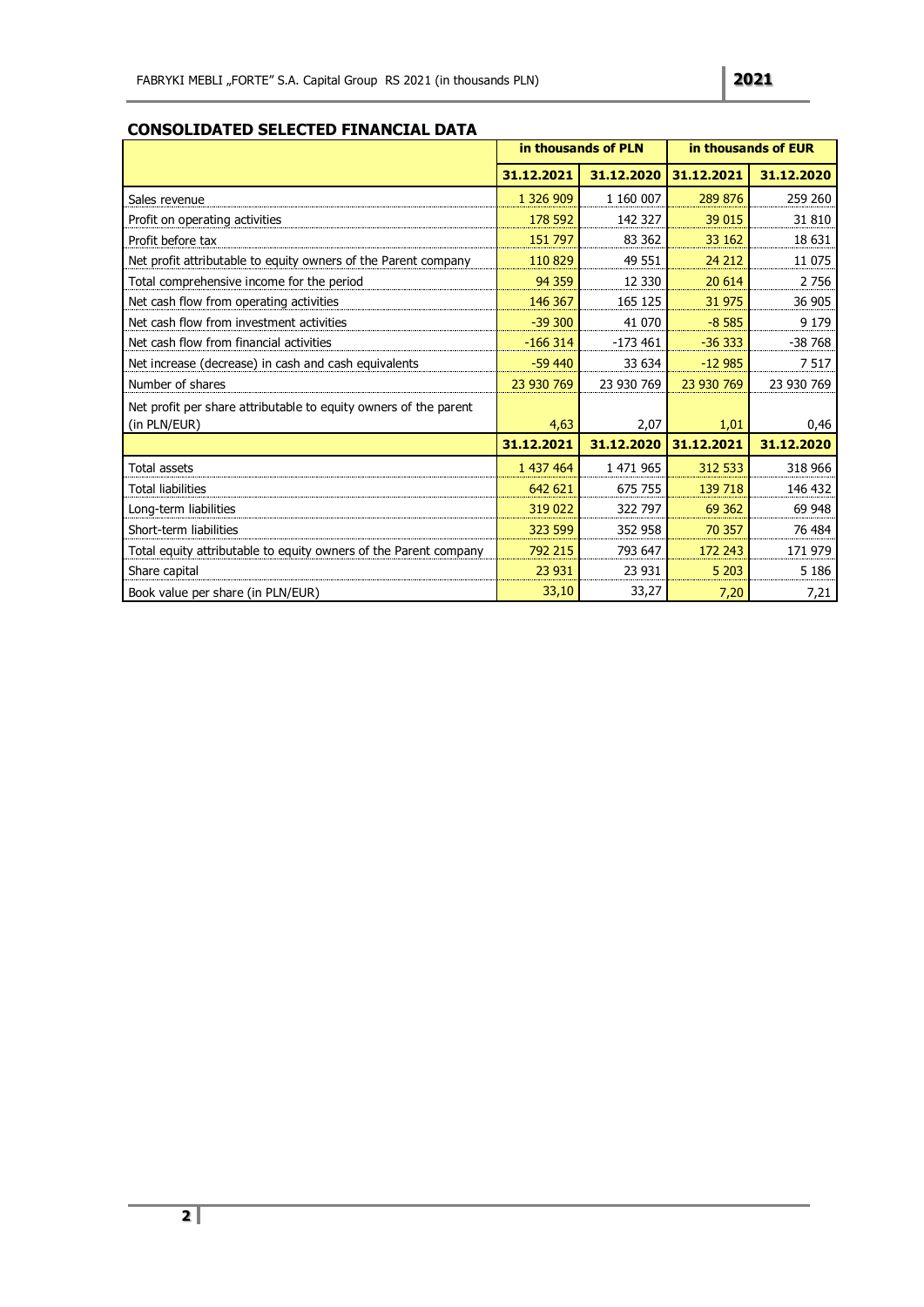# <span id="page-3-0"></span>**CONSOLIDATED PROFIT AND LOSS ACCOUNT**

|                                                               | For the period ended       |                            |  |
|---------------------------------------------------------------|----------------------------|----------------------------|--|
|                                                               | <b>31 December</b><br>2021 | <b>31 December</b><br>2020 |  |
| <b>Continued operations</b>                                   |                            |                            |  |
| Revenue from sales of goods, products, materials and services | 1 326 909                  | 1 160 007                  |  |
| Cost of sales                                                 | 783 586                    | 685 623                    |  |
| <b>Gross profit from sales</b>                                | 543 323                    | 474 384                    |  |
| Other operating revenue                                       | 5 2 4 4                    | 24 541                     |  |
| Costs of sales                                                | 257 136                    | 253 993                    |  |
| General administrative costs                                  | 87 216                     | 63 016                     |  |
| Other operating costs                                         | 25 623                     | 39 589                     |  |
| <b>Profit on operating activities</b>                         | 178 592                    | 142 327                    |  |
| Financial revenue                                             | 3 2 1 2                    | 1 407                      |  |
| Financial costs                                               | 23 295                     | 52 287                     |  |
| Loss on derivative financial instruments                      | $-1485$                    | $-1661$                    |  |
| Share in the loss of investments valued at equity method      | $-5227$                    | $-6424$                    |  |
| <b>Profit before tax</b>                                      | 151797                     | 83 362                     |  |
| Income tax                                                    | 40 902                     | 33 809                     |  |
| Profit on continued operations of the period                  | 110895                     | 49 553                     |  |
| <b>Profit of the period</b>                                   | 110895                     | 49 553                     |  |
| Attributable to:<br>Non-controlling shareholders              | 66                         | $\overline{2}$             |  |
|                                                               |                            |                            |  |
| Shareholders of the Parent Company                            | 110 829                    | 49 551                     |  |
| Profit per share:                                             |                            |                            |  |
| Basic profit per one share on continued operations            | 4,63                       | 2,07                       |  |
| Profit per one share                                          | 4,63                       | 2,07                       |  |
| Diluted profit per one share on continued operations          | 4,63                       | 2,07                       |  |
| Diluted profit per one share                                  | 4.63                       | 2,07                       |  |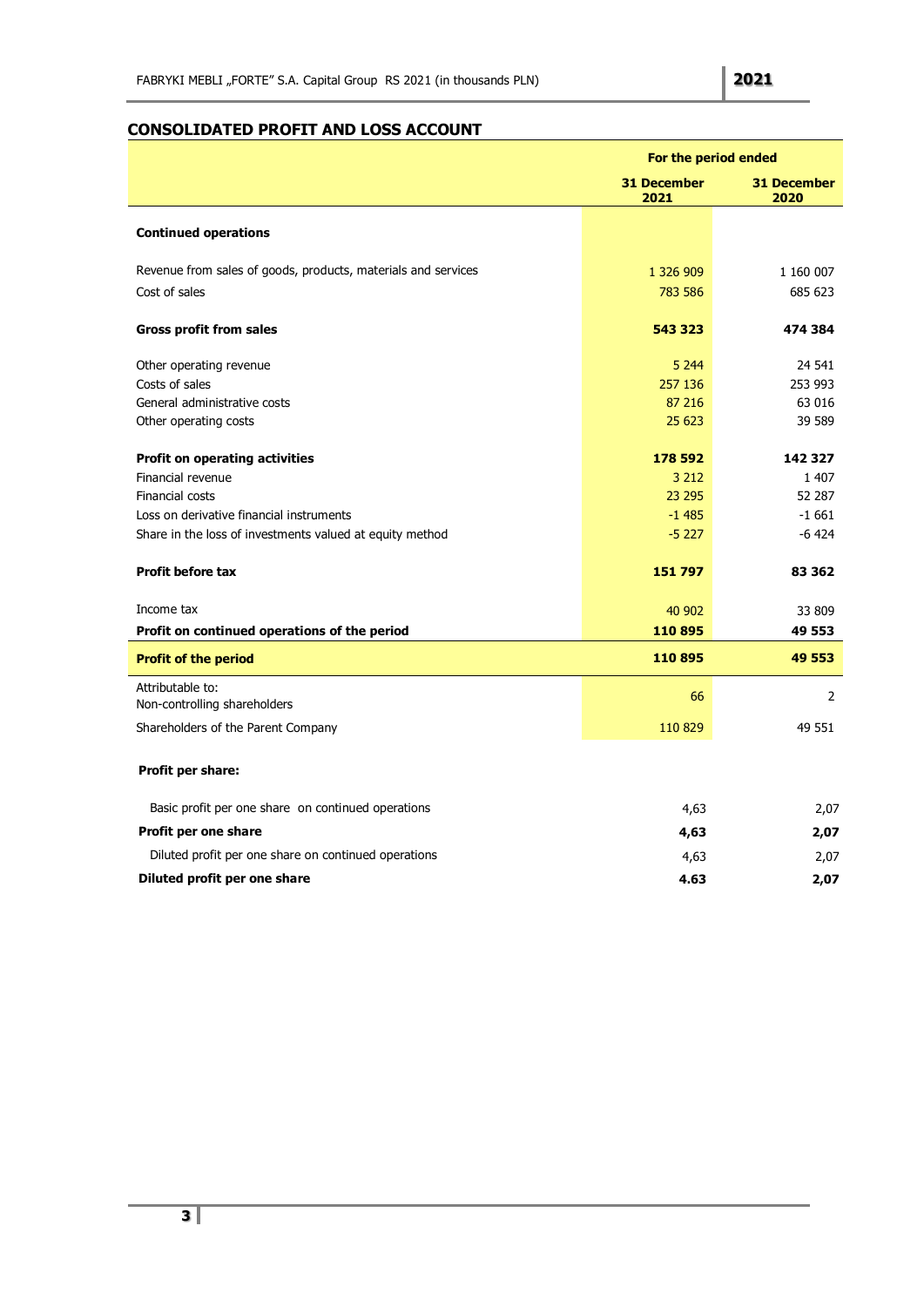# <span id="page-4-0"></span>**CONSOLIDATED STATEMENT OF COMPREHENSIVE INCOME**

|                                                                                                                                     | For the reporting period ended |                            |
|-------------------------------------------------------------------------------------------------------------------------------------|--------------------------------|----------------------------|
|                                                                                                                                     | <b>31 December</b><br>2021     | <b>31 December</b><br>2020 |
| <b>Profit of the period</b>                                                                                                         | 110895                         | 49 553                     |
| Other net comprehensive income before tax, including:                                                                               | $-20730$                       | $-46513$                   |
| Items which in the future will not be reclassified to the profit and loss<br>account<br>Revaluation of employee benefit obligations | 1 1 5 2<br>1 1 5 2             | $-245$<br>$-245$           |
| Items which in the future may be reclassified to the profit and loss<br>account                                                     | $-21882$                       | $-46268$                   |
| Foreign exchange differences on translation of foreign operations                                                                   | $-557$                         | 2062                       |
| Other comprehensive income for a cash flow hedge                                                                                    | $-21325$                       | $-48330$                   |
| Deferred tax connected with items of comprehensive income                                                                           |                                |                            |
| Deferred tax connected with items which in the future will not be<br>reclassified to the profit and loss account                    | 199                            | $-48$                      |
| Deferred tax regarding employee benefits                                                                                            | 199                            | $-48$                      |
| Deferred tax connected with items which in the future may be<br>reclassified to the profit and loss account                         | $-4393$                        | $-9242$                    |
| Deferred tax regarding hedge accounting                                                                                             | $-4393$                        | $-9242$                    |
| Other comprehensive income                                                                                                          | $-16536$                       | $-37223$                   |
| Total comprehensive income for the period                                                                                           | 94 359                         | 12 3 30                    |
| <b>Attributable to:</b><br>Non-controlling shareholders                                                                             | 66                             | $\overline{2}$             |
| Shareholders of the Parent Company                                                                                                  | 94 293                         | 12 3 28                    |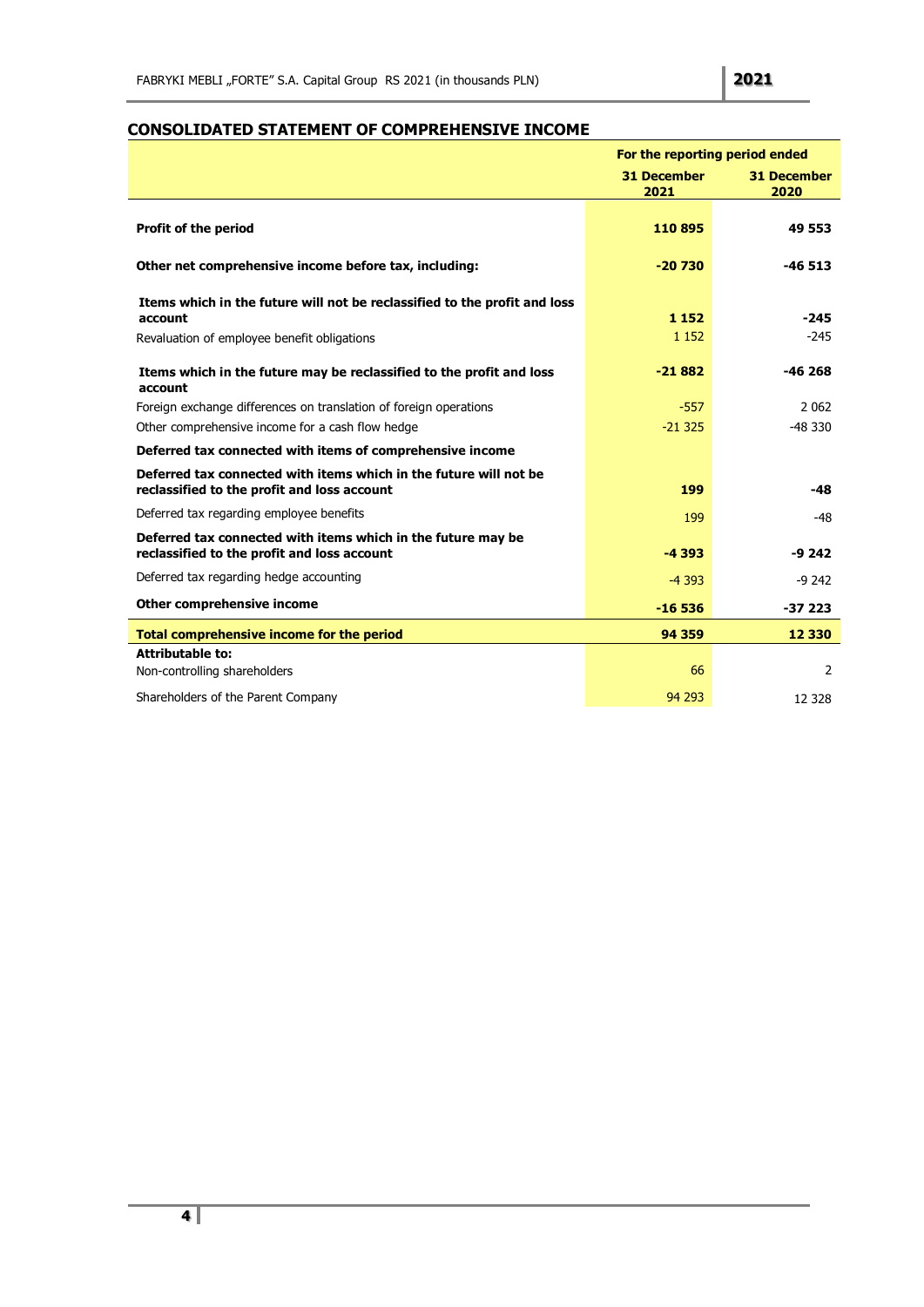|                                                                                                | <b>31 December</b> | <b>31 December</b> |
|------------------------------------------------------------------------------------------------|--------------------|--------------------|
| <b>ASSETS</b>                                                                                  | 2021               | 2020               |
| <b>Non-current assets</b>                                                                      | 975862             | 1019849            |
| Tangible fixed assets                                                                          | 833 405            | 845 035            |
| Intangible assets                                                                              | 16 729             | 17 520             |
| Investment in subsidiaries                                                                     | 550                | 652                |
| Other long-term financial assets                                                               | 5 0 63             | 468                |
| Real estate investment                                                                         | 51 667             | 64 036             |
| Assets on deferred tax                                                                         | 68 448             | 92 138             |
| <b>Current assets</b>                                                                          | 461 602            | 452 116            |
| Current assets other then held for sale                                                        | 456 258            | 447 216            |
| Inventory                                                                                      | 239 457            | 178 917            |
| Trade and other receivables                                                                    | 186 993            | 180 040            |
| Income tax receivables                                                                         | 584                | 106                |
| Financial assets                                                                               | 639                | 128                |
| Cash and cash equivalents                                                                      | 28 5 85            | 88 0 25            |
| <b>Assets held for sale</b>                                                                    | 5 3 4 4            | 4 9 0 0            |
| <b>TOTAL ASSETS</b>                                                                            | 1 437 464          | 1 471 965          |
|                                                                                                |                    |                    |
| <b>LIABILITIES</b>                                                                             |                    |                    |
| <b>Total equity</b>                                                                            | 794 843            | 796 210            |
| Equity (attributable to shareholders of the Parent Company),<br>including:                     | 792 215            | 793 647            |
| Basic equity                                                                                   | 23 931             | 23 931             |
| Surplus of share sale above their nominal value                                                | 114 556            | 114 556            |
| Other reserve capital                                                                          | $-14477$           | -36 737            |
| Retained earnings                                                                              | 668 205            | 691 897            |
| Capital attributable to non-controlling shareholders                                           | 2628               | 2563               |
| <b>Long-term liabilities</b>                                                                   | 319 022            | 322797             |
| Provision for benefits after the employment period                                             | 4 5 0 6            | 5 3 2 7            |
| Interest-bearing loans and borrowings                                                          | 241 968            | 233 638            |
| Trade and other long-term liabilities                                                          | 1 3 0 6            | 1666               |
| Accruals                                                                                       | 1610               | 37 563             |
| Financial liabilities due to lease                                                             | 25 641             | 22 761             |
| Liabilities due to financial derivative instruments                                            | 38 995             | 19 163             |
| Other long-term financial liabilities                                                          | 4 9 9 6            | 2 6 7 9            |
| <b>Short-term liabilities</b>                                                                  | 323 599            | 352 958            |
| Trade and other liabilities                                                                    | 225 814            | 170 993            |
| <b>Contract liabilities</b>                                                                    | 1 7 2 3            | 1783               |
| Accruals                                                                                       | 362                | 2 3 1 1            |
| Income tax liabilities                                                                         | 4 7 0 5            | 16 527             |
| Current portion of interest-bearing loans and borrowings<br>Financial liabilities due to lease | 83 090             | 153 902            |
| Liabilities due to financial derivative instruments                                            | 834                | 2 1 0 2            |
| Provision for benefits after the employment period                                             | 4 0 6 0<br>682     | 2 5 6 8<br>500     |
| Other accruals                                                                                 | 2 3 2 9            | 2 272              |
| Total liabilities                                                                              | 642 621            | 675755             |
|                                                                                                |                    |                    |
| <b>TOTAL LIABILITIES</b>                                                                       | 1 437 464          | 1 471 965          |

### <span id="page-5-0"></span>**CONSOLIDATED STATEMENT OF FINANCIAL SITUATION (BALANCE SHEET)**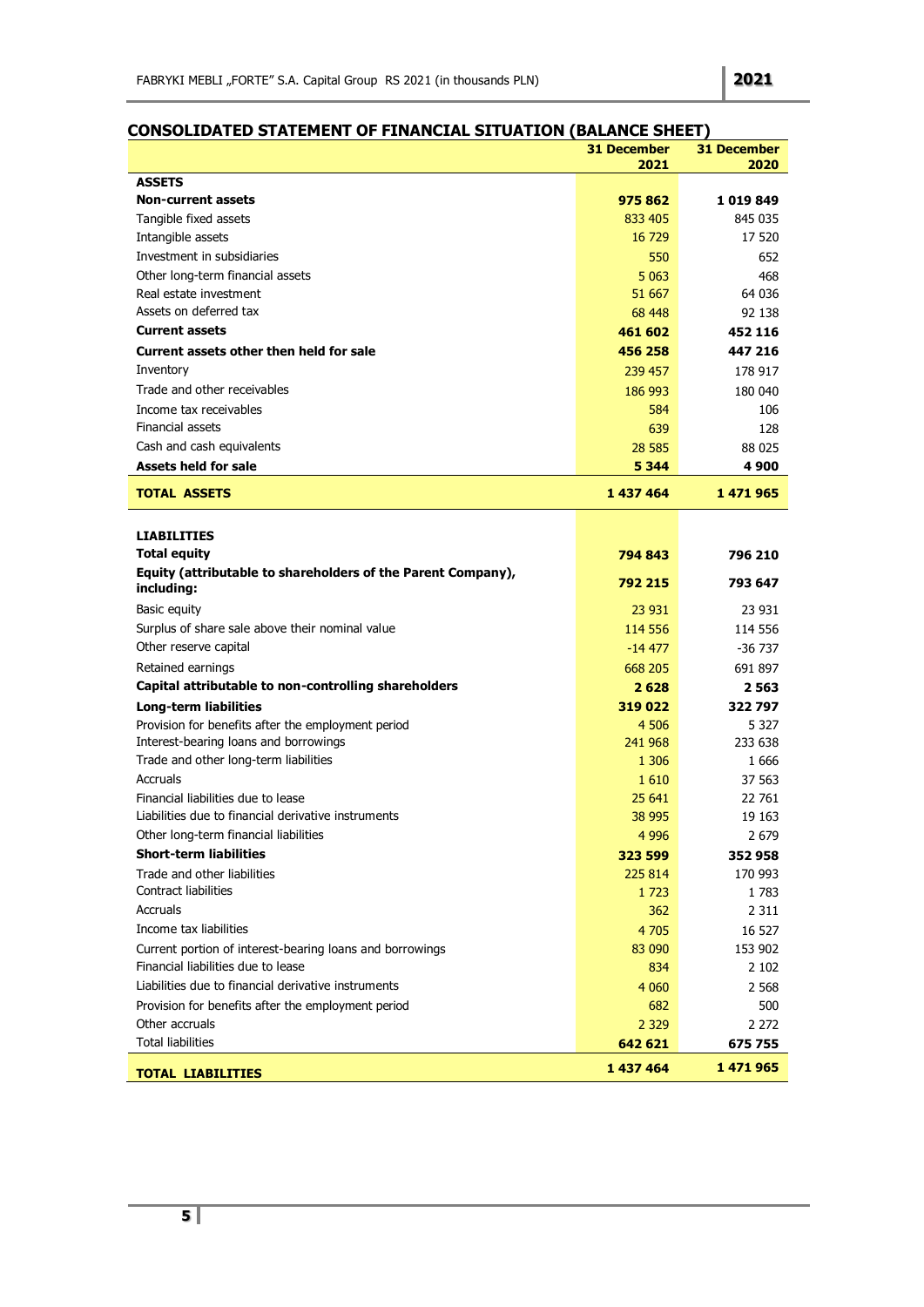## <span id="page-6-0"></span>**CONSOLIDATED CASH FLOW STATEMENT**

|                                                            | For the period ended |                  |  |
|------------------------------------------------------------|----------------------|------------------|--|
|                                                            | 31 December 2021     | 31 December 2020 |  |
|                                                            |                      |                  |  |
| Cash flows from operating activities                       |                      |                  |  |
| <b>Profit of the period</b>                                | 110895               | 49 553           |  |
| <b>Adjustments by:</b>                                     | 59 137               | 119 517          |  |
| Share in the loss of investments valued at equity method   | 5 2 2 7              | 6 4 24           |  |
| Depreciation                                               | 54 685               | 55 797           |  |
| Foreign exchange (gains)/losses                            | $-1589$              | 29 470           |  |
| Interest income                                            | $-29$                | $-327$           |  |
| Interest expense                                           | 6738                 | 9 6 9 0          |  |
| Dividend income                                            | $-371$               | -8               |  |
| (Profit)/ loss on investment activities                    | $-1145$              | 20 167           |  |
| Current tax recognised in the profit and loss account      | 40 902               | 33 809           |  |
| Received subsidies                                         | $\mathbf{0}$         | -13 791          |  |
| Change in receivables                                      | $-6953$              | -38 994          |  |
| Change in inventories                                      | $-62923$             | 10 279           |  |
| Change in liabilities, excluding loans and borrowings      | 14 4 04              | 3 5 4 3          |  |
| Change in provisions                                       | $-1083$              | 1 744            |  |
| Change in fair value                                       | 9684                 | 1 0 7 4          |  |
| Other adjustments                                          | 1 5 9 0              | 640              |  |
| Cash flows from operating activities                       | 170 032              | 169 070          |  |
| Income tax paid                                            | $-23665$             | $-3945$          |  |
| Net cash flows from operating activities                   | 146 367              | 165 125          |  |
| <b>Cash flows from investment activities</b>               |                      |                  |  |
| Sale of tangible assets                                    | 4796                 | 305              |  |
| Inflows from disposal of associates                        | 76                   | $\Omega$         |  |
| Purchase of intangible assets                              | $-2$                 | $-1287$          |  |
| Purchase of tangible fixed assets                          | $-36008$             | $-20762$         |  |
| Real property investments                                  | $-126$               | -185             |  |
| Purchase of shares in associates                           | $\mathbf{0}$         | -6               |  |
| Cash overtaken in purchase of shares in associates         | $\mathbf{0}$         | 3 4 2 3          |  |
| Purchase of other debt and equity instruments              | $-4609$              | -198             |  |
| Sale of other debt and equity instruments                  | $\mathbf{0}$         | 61 221           |  |
| Dividends received                                         | 369                  | 8                |  |
| Repayment of borrowings related entities                   | $\mathbf{0}$         | 66               |  |
| Repayment of borrowings unrelated entities                 | 705                  | 103              |  |
| Borrowings granted related entities                        | $-3301$              | $-1618$          |  |
| Borrowings granted unrelated entities                      | $-1200$              | 0                |  |
| Net cash flows from investing activities                   | $-39300$             | 41 070           |  |
|                                                            |                      |                  |  |
| <b>Cash flows from financing activities</b>                |                      |                  |  |
| Inflows from loans and borrowings taken out                | 22 0 24              | 9 2 3 0          |  |
| Repayment of loans and borrowings                          | $-82985$             | $-184539$        |  |
| Repayment of leasing liabilities                           | $-2.367$             | $-2312$          |  |
| Payment of dividends to non-controlling                    | $-95725$             | $-1$             |  |
| Interest paid                                              | $-7261$              | $-9630$          |  |
| <b>Subsidies</b>                                           | $\mathbf{0}$         | 13791            |  |
| Net cash flows from financial activities                   | $-166314$            | $-173461$        |  |
| Net increase/ (decrease) in cash and cash                  | $-59247$             | 32734            |  |
| <b>Equivalents before exchange differences</b>             |                      |                  |  |
| Net foreign exchange differences (from the opening balance | $-193$               | 900              |  |
| translation)                                               | $-59440$             | 33 634           |  |
| Net increase /(decrease) in cash and cash                  |                      |                  |  |
| <b>Equivalents</b><br><b>Opening balance of cash</b>       | 88 0 25              | 54 391           |  |
| <b>Closing balance of cash, including:</b>                 | 28 5 85              | 88 0 25          |  |
| of limited disposability                                   | 793                  | 5 4 8 3          |  |
|                                                            |                      |                  |  |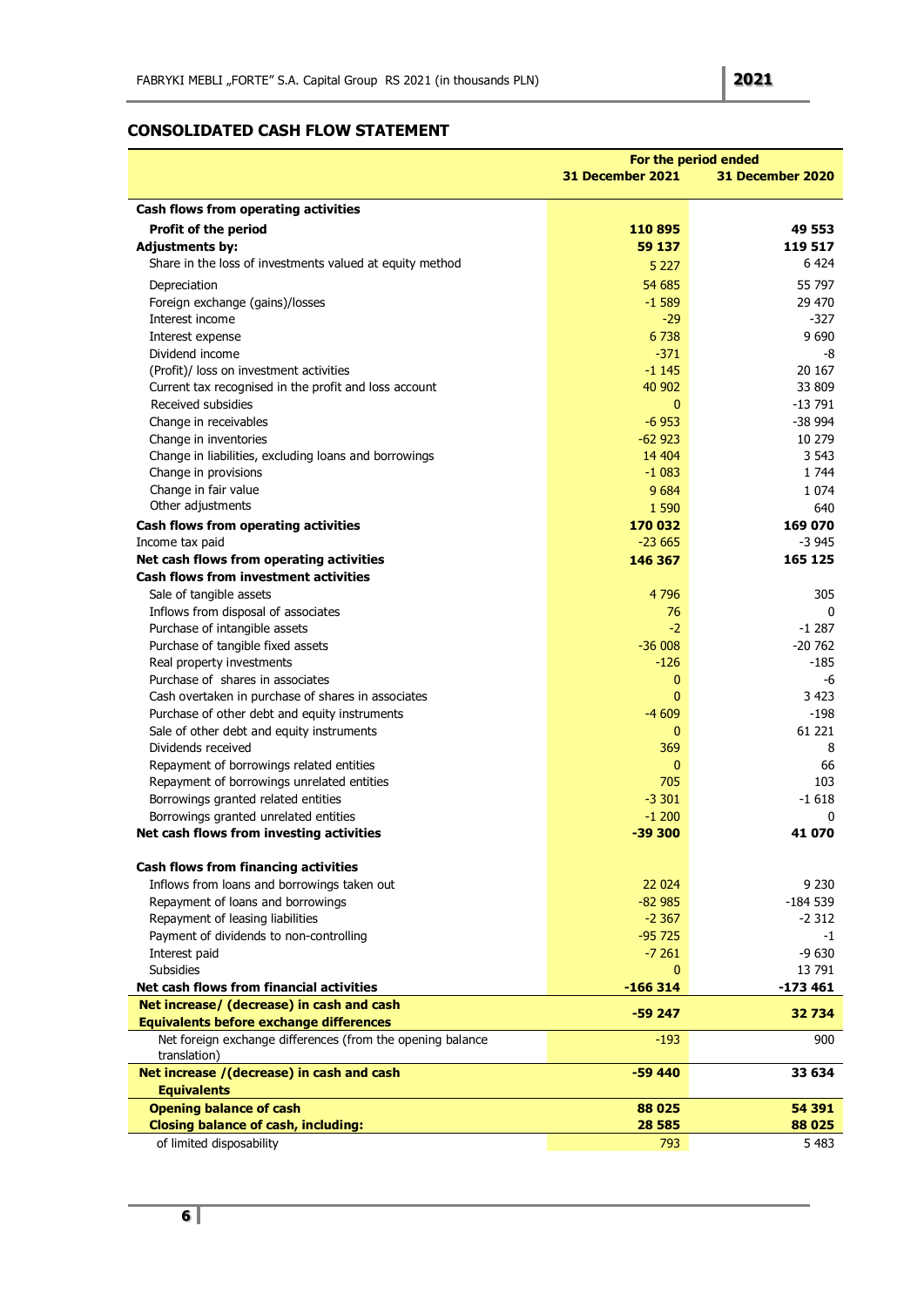## **CONSOLIDATED STATEMENT OF CHANGES IN EQUITY**

**for the period ended 31 December 2021**

<span id="page-7-0"></span>

|                                           | <b>Share capital</b>     | <b>Share premium</b>     | <b>Retained</b><br>earnings | <b>Other reserve capital</b> | <b>Total capital</b><br>attributed to<br>controlling<br><b>shareholders</b> | <b>Total capital of non-</b><br>controlling<br><b>shareholders</b> | <b>Total equity</b> |
|-------------------------------------------|--------------------------|--------------------------|-----------------------------|------------------------------|-----------------------------------------------------------------------------|--------------------------------------------------------------------|---------------------|
| As at 1 January 2021                      | 23 931                   | 114 556                  | 691897                      | -36 737                      | 793 647                                                                     | 2563                                                               | 796 210             |
| Error adjustments                         |                          |                          |                             |                              |                                                                             |                                                                    |                     |
| Changes in Accounting Principles (Policy) | $\overline{\phantom{a}}$ | $\overline{\phantom{a}}$ | $\overline{\phantom{a}}$    | $\overline{\phantom{a}}$     | $\overline{\phantom{0}}$                                                    | $\overline{\phantom{a}}$                                           |                     |
| As at 1 January 2021 after adjustments    | 23 931                   | 114 556                  | 691897                      | $-36737$                     | 793 647                                                                     | 2563                                                               | 796 210             |
| Payment of dividend                       |                          | $\blacksquare$           | $-95723$                    | $\sim$                       | $-95723$                                                                    | $-2$                                                               | $-95725$            |
| Other changes                             | $\overline{\phantom{a}}$ | $\sim$                   | -38 798                     | 38 796                       | $-2$                                                                        |                                                                    | $-1$                |
|                                           |                          |                          |                             |                              |                                                                             |                                                                    |                     |
| Current result                            | $\sim$                   | $\blacksquare$           | 110 829                     | $\overline{\phantom{0}}$     | 110 829                                                                     | 66                                                                 | 110 895             |
| Other comprehensive income for the period |                          | $\overline{\phantom{0}}$ | $\overline{\phantom{a}}$    | $-16536$                     | -16 536                                                                     | $\overline{\phantom{a}}$                                           | $-16536$            |
| Comprehensive income for the period       |                          | ٠                        | 110829                      | -16 536                      | 94 293                                                                      | 66                                                                 | 94 359              |
| <b>Change in equity</b>                   |                          | ۰.                       | $-23692$                    | 22 260                       | $-1432$                                                                     | 65                                                                 | $-1367$             |
| As at 31 December 2021                    | 23 931                   | 114 556                  | 668 205                     | $-14477$                     | 792 215                                                                     | 2628                                                               | 794 843             |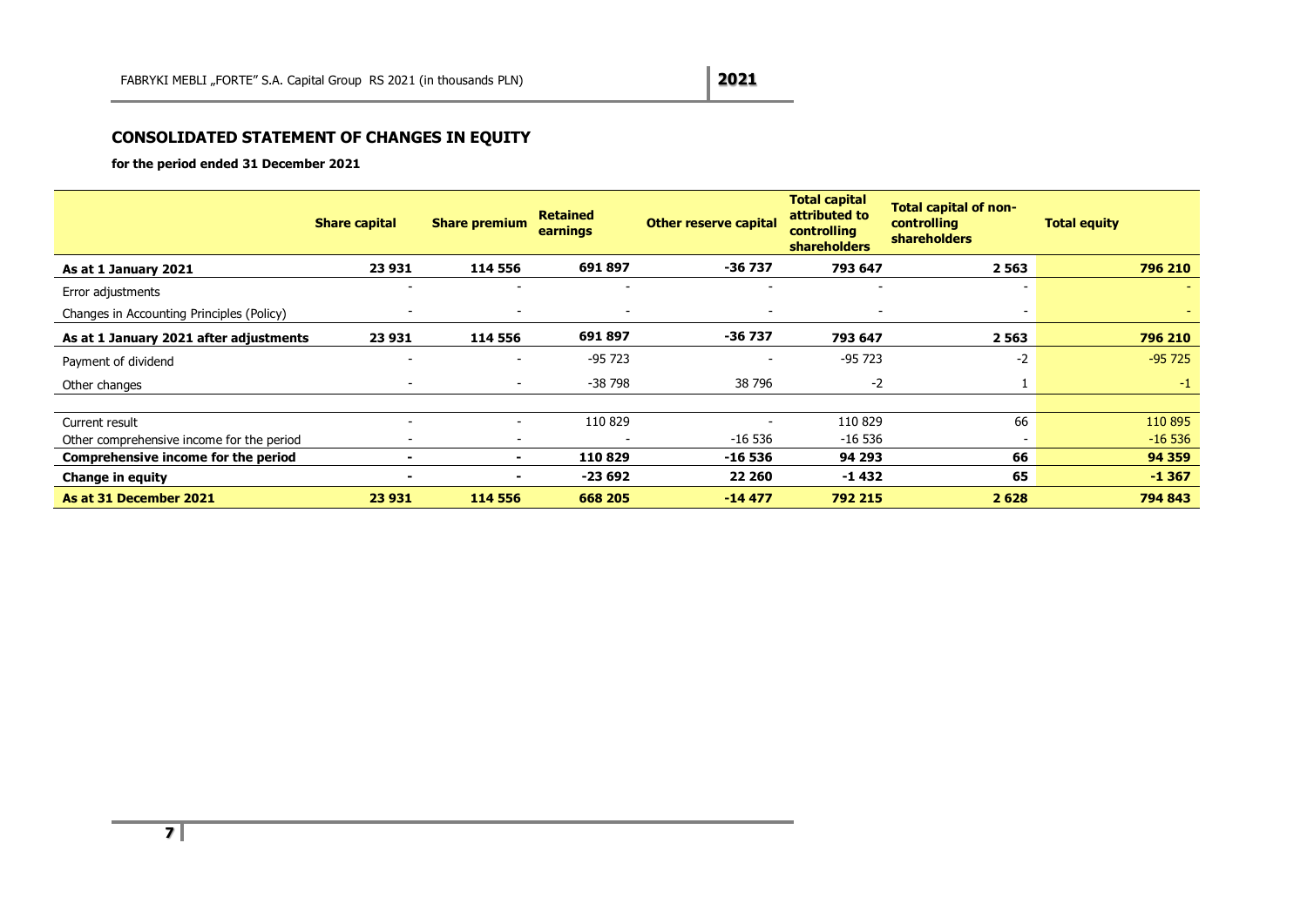## **CONSOLIDATED STATEMENT OF CHANGES IN EQUITY**

**for the year ended 31 December 2020**

<span id="page-8-0"></span>

|                                           | <b>Share capital</b>     | <b>Share premium</b>     | <b>Retained</b><br>earnings | <b>Other reserve capital</b> | <b>Total capital</b><br>attributed to<br>controlling<br><b>shareholders</b> | <b>Total capital of non-</b><br>controlling<br><b>shareholders</b> | <b>Total equity</b> |
|-------------------------------------------|--------------------------|--------------------------|-----------------------------|------------------------------|-----------------------------------------------------------------------------|--------------------------------------------------------------------|---------------------|
| As at 1 January 2020                      | 23 931                   | 114 556                  | 664 511                     | $-21813$                     | 781 185                                                                     | 17                                                                 | 781 202             |
| Error adjustments                         |                          |                          | $-23868$                    | 23 868                       |                                                                             |                                                                    |                     |
| Changes in Accounting Principles (Policy) | $\overline{\phantom{a}}$ | $\overline{\phantom{a}}$ | 1 5 6 9                     | $-1569$                      |                                                                             | $\overline{\phantom{a}}$                                           |                     |
| As at 1 January 2020 after adjustments    | 23 931                   | 114 556                  | 642 212                     | 486                          | 781 185                                                                     | 17                                                                 | 781 202             |
| Payment of dividend for 2019              |                          |                          |                             |                              |                                                                             |                                                                    |                     |
| Including an entity for consolidation     | $\overline{\phantom{a}}$ | $\overline{\phantom{a}}$ | 145                         |                              | 145                                                                         | 2 5 5 3                                                            | 2 6 9 8             |
| Other changes                             | $\overline{\phantom{a}}$ | $\overline{\phantom{a}}$ | $-11$                       |                              | $-11$                                                                       | -9                                                                 | $-20$               |
|                                           |                          |                          |                             |                              |                                                                             |                                                                    |                     |
| Current result                            |                          | $\overline{\phantom{a}}$ | 49 551                      |                              | 49 551                                                                      | $\overline{2}$                                                     | 49 553              |
| Other comprehensive income for the period | $\overline{\phantom{a}}$ | $\overline{\phantom{0}}$ |                             | $-37223$                     | $-37223$                                                                    |                                                                    | $-37223$            |
| Comprehensive income for the period       | $\blacksquare$           | ۰                        | 49 551                      | $-37223$                     | 12 3 28                                                                     | $\mathbf{2}$                                                       | 12 3 30             |
| Change in equity                          |                          |                          | 49 685                      | $-37223$                     | 12 4 62                                                                     | 2 5 4 6                                                            | 15 008              |
| As at 31 December 2020                    | 23 931                   | 114 556                  | 691897                      | $-36737$                     | 793 647                                                                     | 2 5 6 3                                                            | 796 210             |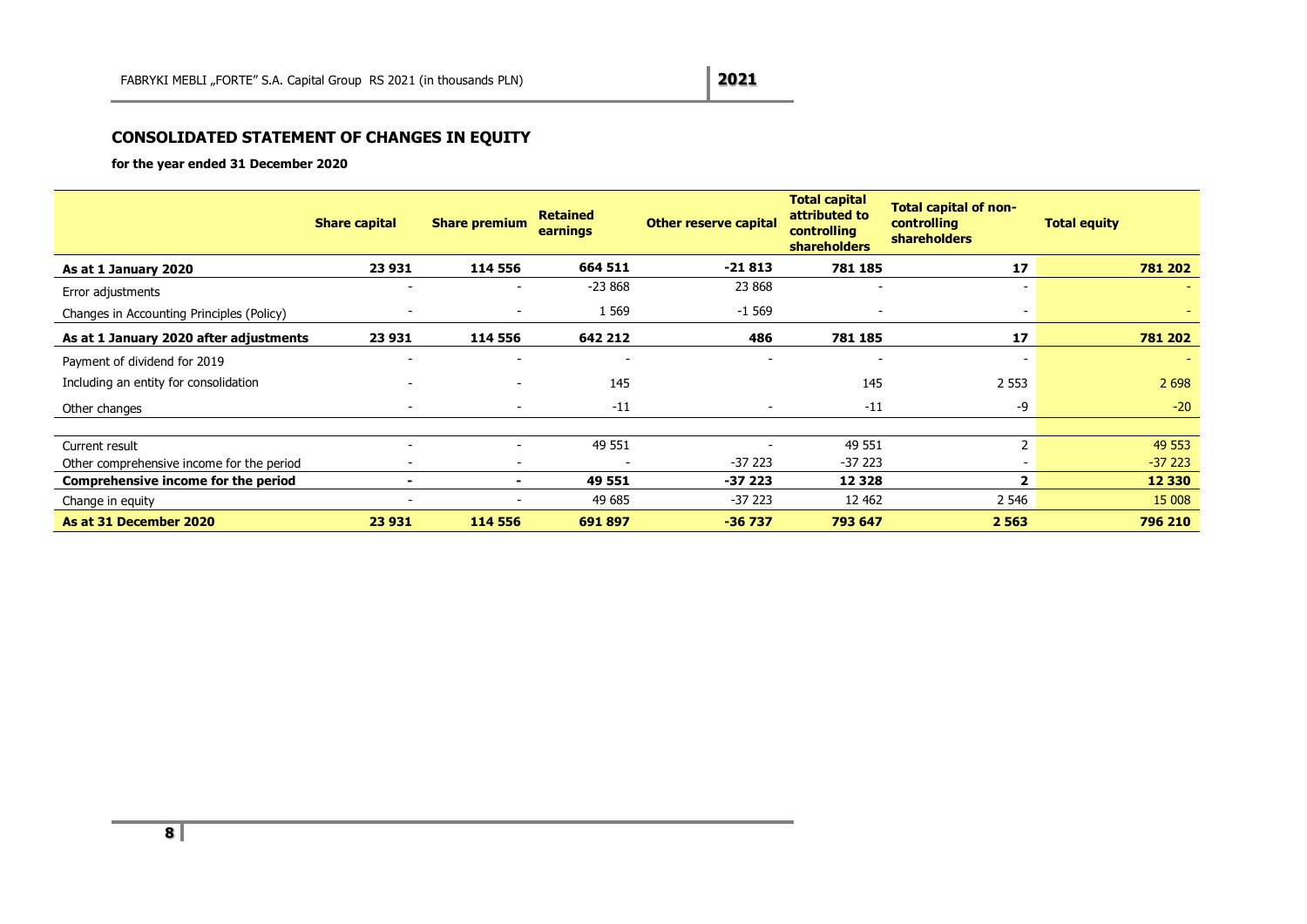### <span id="page-9-0"></span>**Commentary to the Group results and basic economic-financial amounts**

#### <span id="page-9-1"></span>Financial data of the Fabryki Mebli "FORTE" S.A. Group

| <b>Item</b>                                                            | 2021      | 2020      | % change<br>2021/2020 |
|------------------------------------------------------------------------|-----------|-----------|-----------------------|
| Sales revenue                                                          | 1 326 909 | 1 160 007 | 14,4%                 |
| Cost of sales                                                          | 783 586   | 685 623   | 14,3%                 |
| Gross profit on sales                                                  | 543 323   | 474 384   | 14,5%                 |
| Gross margin on sales %                                                | 40,9%     | 40,9%     |                       |
| Selling costs                                                          | 257 136   | 253 993   | 1,2%                  |
| G&A costs                                                              | 87 216    | 63 016    | 38,4%                 |
| Operating profit (EBIT)                                                | 178 592   | 142 327   | 25,5%                 |
| <b>EBITDA</b>                                                          | 233 277   | 198 124   | 17,7%                 |
| Share in profit/loss of subsidiaries<br>valued under the equity method | $-5227$   | $-6424$   | $-18,6%$              |
| Gross profit                                                           | 151 796   | 83 362    | 82,1%                 |
| Net profit                                                             | 110 894   | 49 553    | 123,8%                |
| Net profit margin %                                                    | 8,4%      | 4,3%      |                       |
| Return on equity (ROE)                                                 | 14,0%     | 6,2%      |                       |
| Return on assets (ROA)                                                 | 7,7%      | 3,4%      |                       |

In 2021, **sales revenue** amounted to PLN 1 326 909 thousand and, despite the ongoing Covid-19 pandemic, it was higher by 14.4% (in terms of value by PLN 166 902 thousand) as compared to the previous year. In the reporting period, the highest growth dynamics was observed for revenue from sales of raw chipboard to customers outside the Group, which amounted to PLN 173 855 thousand vs. PLN 66 877 thousand in the previous year (157.38%). It was mainly the result of increasing market prices of chipboard and the continuing high demand.

The Management Board estimates that the positive impact of a weakening PLN/EUR exchange rate in 2021 vs 2020, above the levels hedged by the Group's option corridor policy in sales revenue for 2021, amounted to PLN 40 000 thousand.

Export sales of the FORTE Group totalled PLN 1 028 940 thousand – 77.5 % of total sales (in 2020 – PLN 934 304 thousand – 80.5 %). Sales in the Polish market in 2021 amounted to PLN 297 969 thousand (22.5%) against PLN 225 702 thousand (19.5%) in the corresponding period of 2020.

The percentage of sales in individual markets was as follows: German-speaking countries 43.2% (49.8% - 2020), other Western and Northern Europe 21.4% (17.8% - 2020), Poland 22.5% (19.5% - 2020), Central, Southern and Eastern Europe 12.0% (12.2% - 2020), non-European countries 0.9% (0.7% - 2020).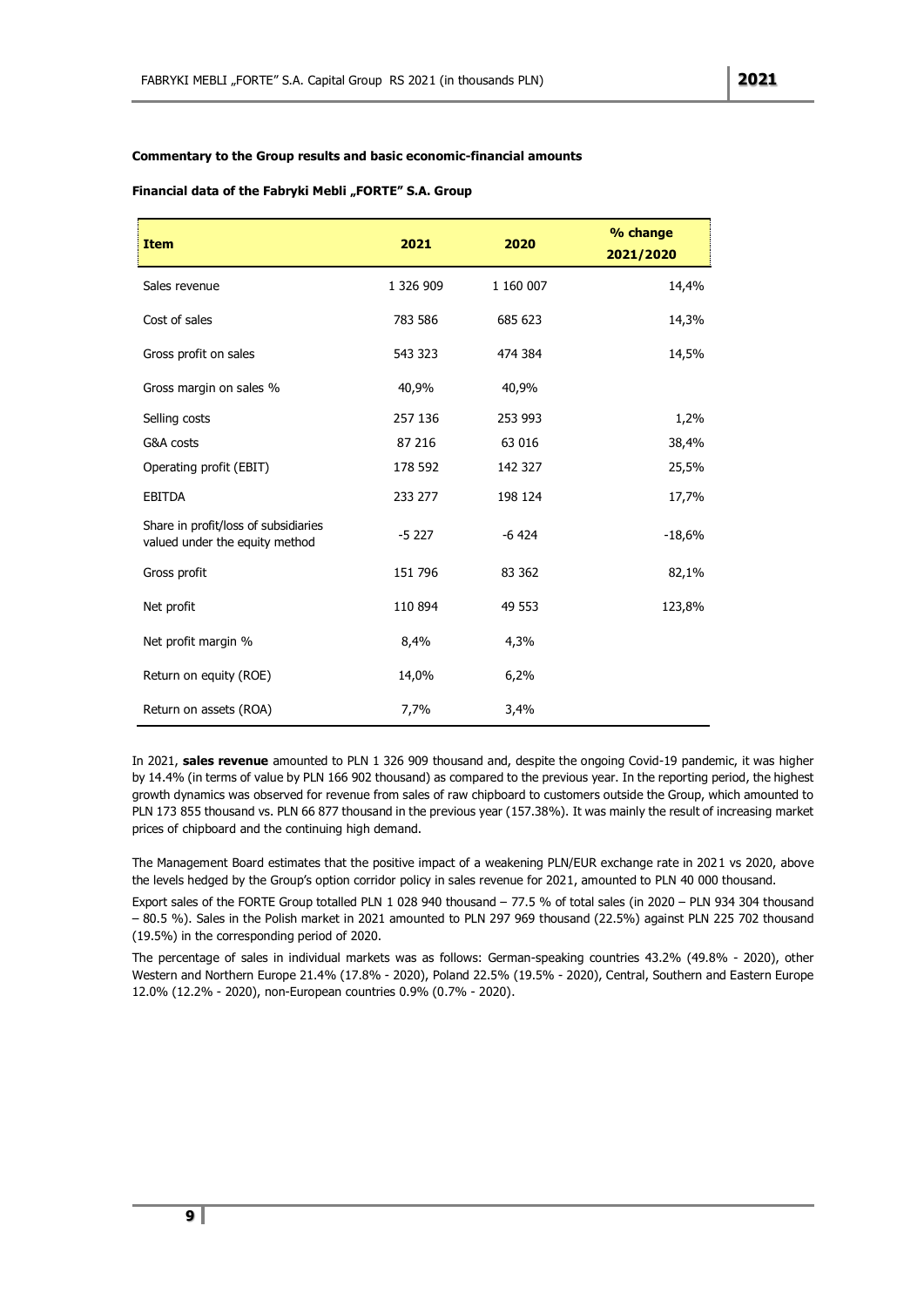

<span id="page-10-0"></span>**Selling costs** – the selling costs to revenue ratio amounted to 19.4% versus 21.9% in the corresponding period last year. In terms of value, selling costs decreased by PLN 3 143 thousand. The reason for the above percentage decrease is an increase in the share of revenue from sales of chipboard to external customers with in-house collection, i.e. without transport costs on the part of the Group.

**G&A costs** – the G&A costs to revenue ratio stood at 6.6%, versus 5.4% last year. This increase in costs vs. the comparative period is a result of salary changes made during the reporting period as well as further changes in the Group's organisation.

**Operating profit** amounted to PLN 178 592 thousand (13.5% of revenue), compared to PLN 142 327 thousand (12.3% of revenue) in 2020.

This significant increase in the level of profitability compared to 2020 is the result of the following factors and measures implemented by the Group:

- weakening of the PLN/EUR exchange rate,
- increase in the market price of chipboard, which had a positive impact on the margin on sales outside the Group,
- further implementation of the Lean Management philosophy in the management of key processes across the Group and further cost consolidation.

The operating result for the reporting period was charged with a one-off write-down of the value of investment real properties to their fair value of PLN (-) 10 808 thousand. The write-down was made on the basis of valid real property valuations obtained in connection with the plans to sell these real properties.

In addition, the Group established a provision of PLN 8 497 thousand recognised in other operating expenses in Q4 2021 as a result of the negative position of the Ministry of Development and Technology regarding the return of the full amount of the received subsidy including interest by TANNE. The amount of the established provision is part of the value of the subsidy, which in 2021 and in previous years was recognised in other operating income of the subsidiary – in proportion to the depreciation of fixed assets covered by the subsidy. The amount of the established provision offset against the amount of the subsidy written down to other operating income for 2021 amounts to PLN 6 186 thousand.

**Result on financial operations** amounted to PLN (-) 20 083 thousand.

The negative result was affected, in particular, by the established provision for budget interest of (-) PLN 15,278 thousand in connection with the decision received by TANNE Sp. z o.o. from the Ministry of Development and Technology to terminate the state aid agreement of 19 November 2015 and the resulting need to return the full amount of the received subsidy including interest.

In the reporting period, **net profit** totalled PLN 110 894 thousand (8.4% o revenue), compared to PLN 49 553 thousand (4.3% of revenue) in 2020.

| <b>Item</b>             | 2021      | 2020      | % change<br>2021/2020 |
|-------------------------|-----------|-----------|-----------------------|
| Sales revenue           | 1 160 207 | 1 100 104 | 5,5%                  |
| Cost of sales           | 752 253   | 710 268   | 5,9%                  |
| Gross profit on sales   | 407 953   | 389 836   | 4,6%                  |
| Gross margin on sales % | 35,16%    | 35,44%    | $-0.8%$               |
| Selling costs           | 276 868   | 276 885   | $0.0\%$               |

#### **Financial data of Fabryki Mebli "FORTE" S.A.**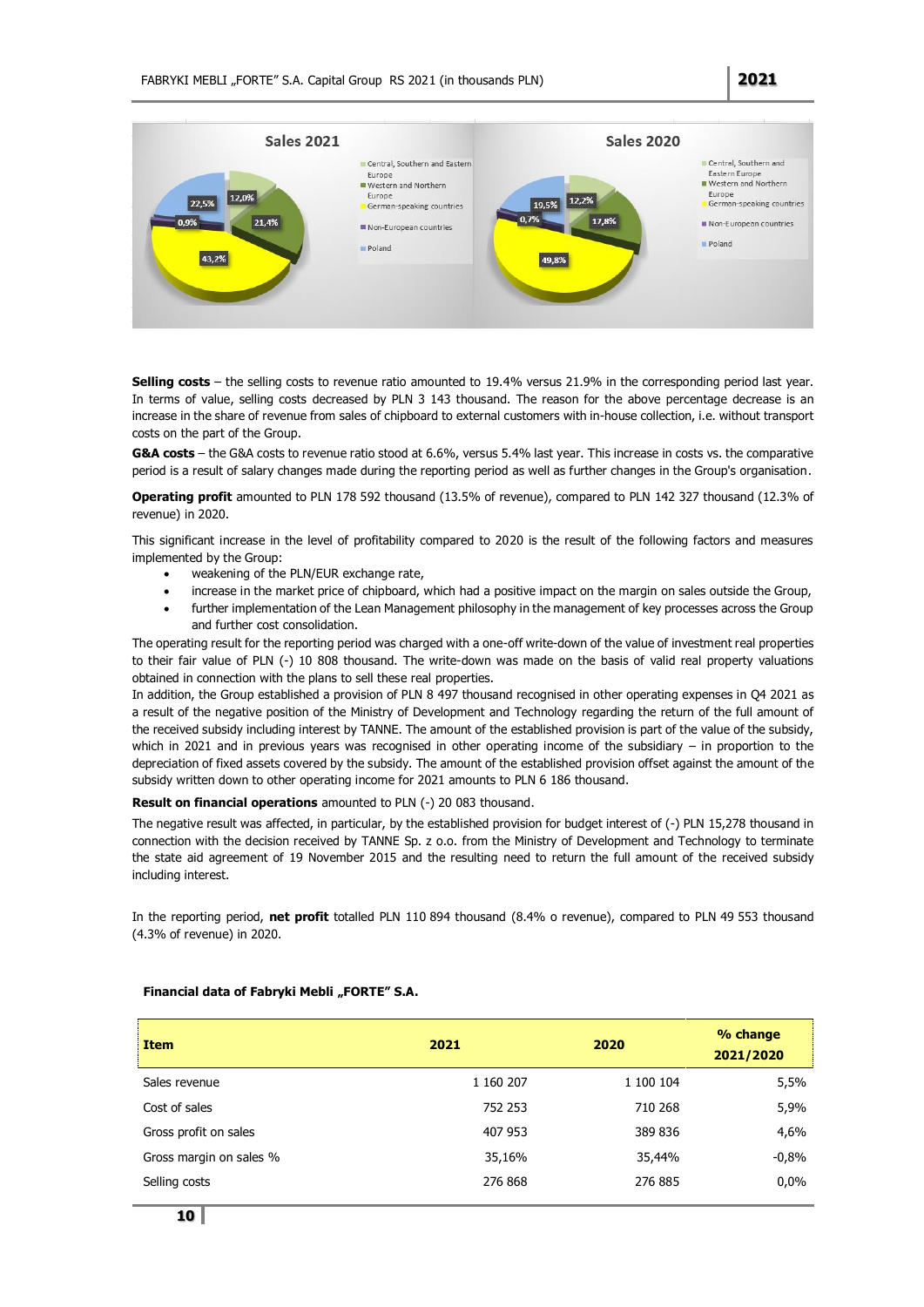| G&A costs               | 71 674  | 51 065 | 40,4%  |
|-------------------------|---------|--------|--------|
| Operating profit (EBIT) | 55 155  | 51 279 | 7,6%   |
| <b>EBITDA</b>           | 79 425  | 76 208 | 4,2%   |
| Gross profit            | 103 742 | 47 554 | 118,2% |
| Net profit              | 90 383  | 33 324 | 171,2% |
| Net profit margin %     | 7,8%    | 3,0%   |        |
| Return on equity (ROE)  | 16,8%   | 5,9%   |        |
| Return on assets (ROA)  | 9,8%    | 3,8%   |        |

FABRYKI MEBLI "FORTE" S.A. Capital Group RS 2021 (in thousands PLN) **2021** 

Due to the current structure of the FORTE Group, in which vertical integration of the added value chain is spread across individual companies, the Management Board does not comment on the above separate financial data, as the analysis of separate financial statements of the Parent Company does not make full economic sense.

### <span id="page-11-0"></span>**Characteristics of assets and liabilities**

### Financial data of the Fabryki Mebli "FORTE" S.A. Group

| <b>Liquidity and efficiency analysis</b>                                     | 2021 | 2020 |
|------------------------------------------------------------------------------|------|------|
| Current ratio (current assets/current liabilities)                           | 1,4  | 1.3  |
| Quick ratio (current assets – inventories/current liabilities)               | 0,7  | 0.8  |
| Receivable turnover in days (average trade<br>receivables*365/sales revenue) | 36   | 34   |
| Inventory turnover in days (average inventories*365/cost of<br>sales)        | 97   | 98   |
| Liability turnover in days (average trade liabilities*365/cost of<br>sales)  | 32   | 41   |
| Current asset turnover in days (average current<br>assets*365/sales revenue) | 125  | 134  |

| <b>Characteristics of</b><br>balance sheet items | 2021            |                             | 2020            |                             | % change<br>2021/2020 |
|--------------------------------------------------|-----------------|-----------------------------|-----------------|-----------------------------|-----------------------|
|                                                  | <b>PLN '000</b> | % of balance<br>sheet total | <b>PLN '000</b> | % of balance<br>sheet total |                       |
| Non-current assets                               | 975 862         | 68%                         | 1 0 19 8 49     | 69%                         | $-4,3%$               |
| Current assets                                   | 456 258         | 32%                         | 447 216         | 31%                         | 2,0%                  |
| Current assets available for<br>sale             | 5 3 4 4         | $0\%$                       | 4 900           | $0\%$                       | 0,0%                  |
| <b>Total assets</b>                              | 1 447 742       | 100%                        | 1471965         | 100%                        | $-2,3%$               |
| Equity                                           | 794 842         | 55%                         | 796 210         | 54%                         | $-0,2%$               |
| Non-current liabilities and<br>provisions        | 319 022         | 22%                         | 322 797         | 22%                         | $-1,2%$               |
| Current liabilities and<br>provisions            | 323 600         | 23%                         | 352 958         | 24%                         | $-8,3%$               |
| <b>Total equity and</b><br><b>liabilities</b>    | 1 447 742       | 100%                        | 1471965         | 100%                        | $-2,3%$               |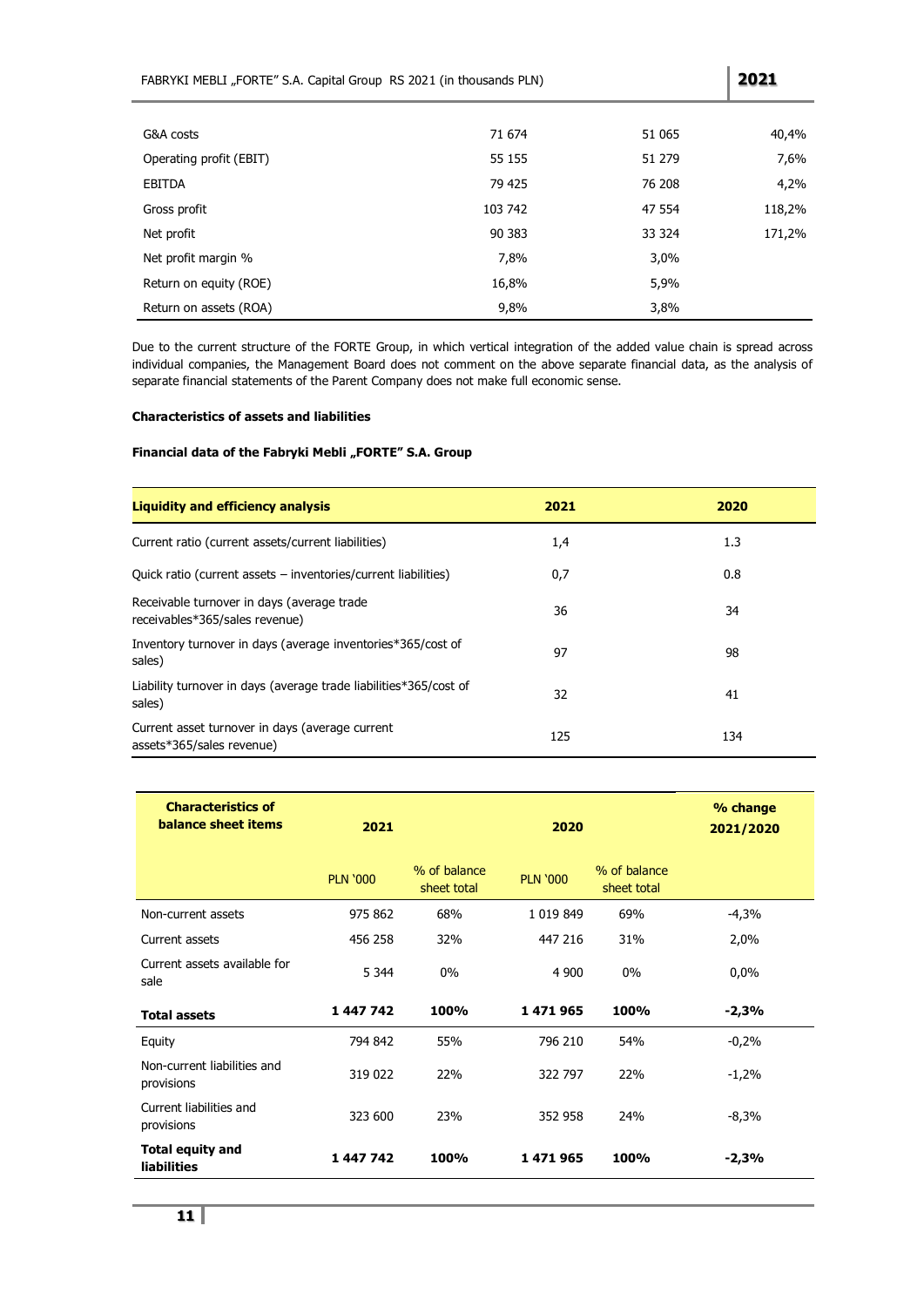<span id="page-12-0"></span>**Non-current assets** decreased by PLN 43 987 thousand, mainly due to revaluation of the fair value of investment real properties held by the Group (PLN 10 127 thousand) and as a result of partial use of assets for deferred tax due to tax relief in connection with business operations carried out by TANNE Sp. z o.o. and DYSTRI-FORTE Sp. z o.o. in the Special Economic Zone (PLN 20 998 thousand).

In **current assets,** the most significant increase was recorded for inventories (PLN 60 540 thousand), and the most significant decrease – for cash and cash equivalents item (PLN 59 440 thousand).

On **liabilities** side, the most significant changes relate to: increase in liabilities under derivative financial instruments by PLN 21 324 thousand and a decrease in liabilities under bank loans by PLN 62 482 thousand and under income tax by PLN 11 822 thousand.

### **Financial data of Fabryki Mebli "FORTE" S.A.**

| <b>Liquidity and efficiency analysis</b>                                     | 2021 | 2020 |
|------------------------------------------------------------------------------|------|------|
| Current ratio (current assets/current liabilities)                           | 1,6  | 1.2  |
| Quick ratio (current assets – inventories/current liabilities)               | 0,8  | 0.7  |
| Receivable turnover in days (average trade receivables*365/sales<br>revenue) | 40   | 36   |
| Inventory turnover in days (average inventories*365/cost of<br>sales)        | 72   | 68   |
| Liability turnover in days (average trade liabilities*365/cost of<br>sales)  | 45   | 47   |
| Current asset turnover in days (average current assets*365/sales<br>revenue) | 106  | 109  |

| <b>Characteristics of</b><br>balance sheet items | 2021            |                             | 2020            |                             | % change<br>2021/2020 |
|--------------------------------------------------|-----------------|-----------------------------|-----------------|-----------------------------|-----------------------|
|                                                  | <b>PLN '000</b> | % of balance<br>sheet total | <b>PLN '000</b> | % of balance<br>sheet total |                       |
| Non-current assets                               | 565 318         | 61%                         | 563 657         | 64%                         | 0,3%                  |
| Current assets                                   | 357 558         | 39%                         | 314 614         | 36%                         | 13,6%                 |
| <b>Total assets</b>                              | 922876          | 100%                        | 878 271         | 100%                        | 5,1%                  |
| Equity                                           | 536 632         | 58%                         | 560 220         | 64%                         | $-4,2%$               |
| Non-current liabilities and<br>provisions        | 158 680         | 17 <sub>%</sub>             | 45 929          | 5%                          | 245,5%                |
| Current liabilities and<br>provisions            | 227 565         | 25%                         | 272 122         | 31%                         | $-16,4%$              |
| <b>Total equity and</b><br><b>liabilities</b>    | 922876          | 100%                        | 878 271         | 100%                        | 5,1%                  |

<span id="page-12-1"></span>**Non-current assets** rose by PLN 1 661 thousand, mainly as a result of an increase in tangible fixed assets by PLN 1 889 thousand. This increase in tangible fixed assets is mainly the result of intense investment activities carried out by the parent company on its construction facilities.

In **current assets,** a large increase was recorded for inventories by PLN 43 008 thousand (for finished goods by PLN 23 640 thousand, and for materials by PLN 19 609 thousand) and a significant increase for cash by PLN 6 407 thousand.

On **liabilities** side, a shift in the proportion of current and non-current liabilities was most significant.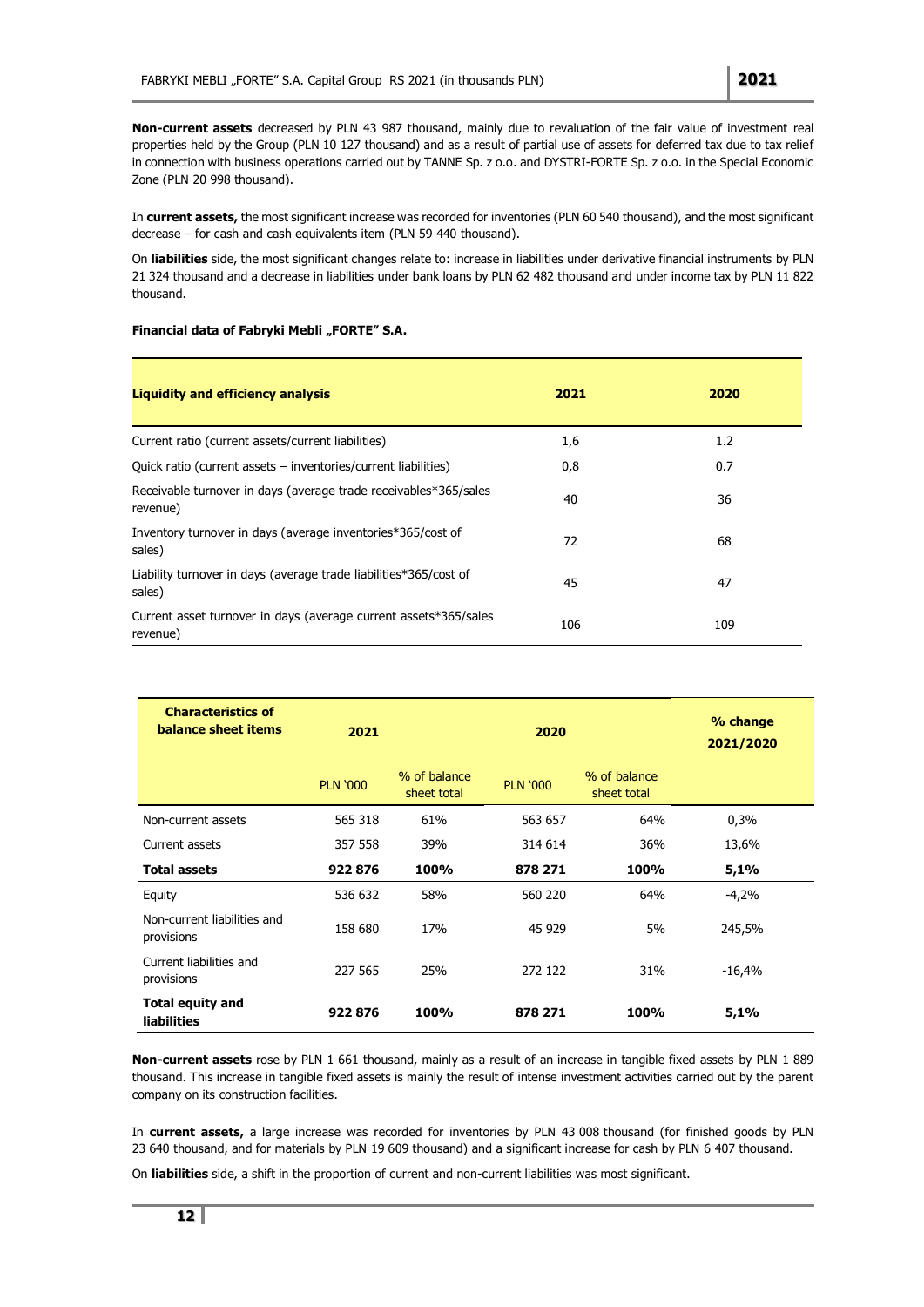In non-current liabilities, an increase was recorded mainly for liabilities under bank loans and borrowings by PLN 85 917 thousand, liabilities under derivative financial instruments by PLN 21 631 thousand and lease liabilities by PLN 2 865 thousand. There was also an increase in liabilities to entities valued using the equity method (PLN 2 317 thousand).

Current liabilities decreased mainly for the current part of bank loans and borrowings by PLN 36 549 thousand and for income tax liabilities by PLN 11 850 thousand. Lease liabilities also decreased by PLN 1 282 thousand. Current liabilities increased for trade and other liabilities by PLN 2 943 thousand and for liabilities under derivative financial instruments by PLN 1 492 thousand.

### **Characteristics of the policy on the development directions of the Issuer's Group. Key development directions of the Group**

For the FORTE Group, 2021 was another year that was clearly affected by the global pandemic situation. Despite this, the Group almost repeated the 2020 turnover in the individual markets and at the same time significantly increased its revenues from sales of raw chipboard. In the second half of the year, rapidly rising raw material costs, which could not be directly translated into product prices, caused a slow decline in the profitability of furniture sales, which will probably have an impact on the next year.

In 2022, the Group will focus on measures aimed at increasing profitability in order to return to dynamic growth in furniture sales in European markets by further increasing market share in individual countries and adjusting the product offer accordingly. In the longer term, the Group will also develop outside Europe, including through the established Joint Venture in India.

However, taking into account the current situation related to Russia's aggression in Ukraine, and its significant impact on the business environment, as well as the ongoing COVID-19 pandemic, the Management Board sees a real and significant threat that may have a negative impact on the Group's operations in 2022, both in terms of maintaining the production flow and the continuity of supplies to customers in Europe.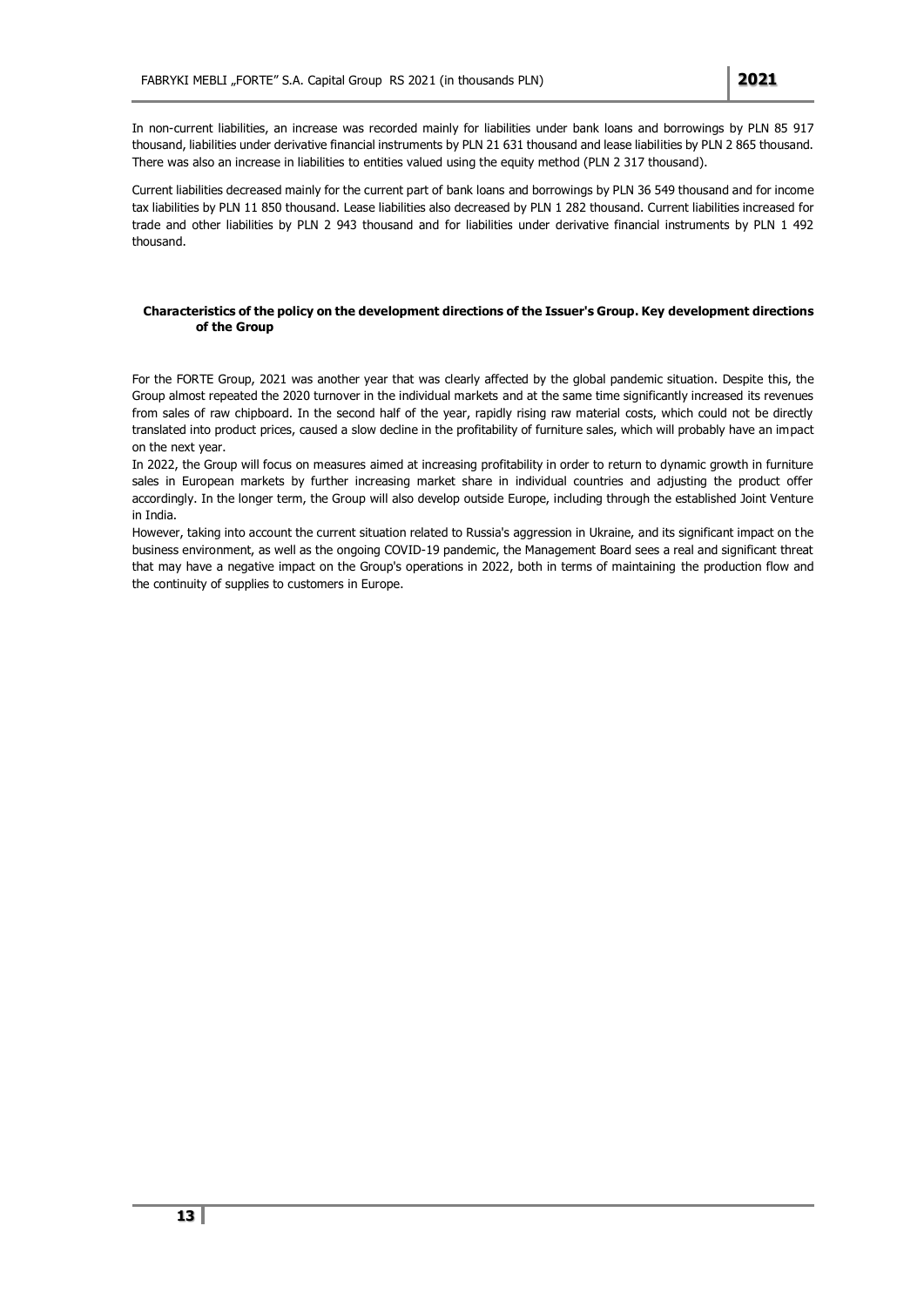# **SELECTED FINANCIAL DATA**

|                                                         | in thousands of PLN |            | in thousands of EUR |            |  |
|---------------------------------------------------------|---------------------|------------|---------------------|------------|--|
|                                                         | 31.12.2021          | 31.12.2020 | 31.12.2021          | 31.12.2020 |  |
| Sales revenue                                           | 1 160 207           | 1 100 104  | 253 459             | 245 872    |  |
| Profit on operating activities                          | 55 155              | 51 279     | 12 049              | 11 461     |  |
| Profit before tax                                       | 103 742             | 47 555     | 22 663              | 10 628     |  |
| Profit (Loss) for the period                            | 90 383              | 33 324     | 19 745              | 7448       |  |
| Total comprehensive income for the period               | 72 135              | $-5791$    | 15 7 59             | $-1294$    |  |
| Net cash flows from operating activities                | 25 501              | 47 585     | 5 5 7 1             | 10 635     |  |
| Net cash flows from investing activities                | 32 065              | $-8032$    | 7 0 0 5             | $-1795$    |  |
| Net cash flows from financial activities                | $-50936$            | $-76984$   | $-11127$            | $-17206$   |  |
| Net increase (decrease) in cash and cash<br>equivalents | 6 6 3 0             | $-37431$   | 1 4 4 8             | $-8,366$   |  |
| Number of shares                                        | 23 930 769          | 23 930 769 | 23 930 769          | 23 930 769 |  |
| Declared or paid dividend per share (in PLN/EUR)        | 4,00                | 0,00       | 0,87                | 0,00       |  |
| Net loss per share (in PLN/EUR)                         | 3,78                | 1,39       | 0,83                | 0,31       |  |
|                                                         | 31.12.2021          | 31.12.2020 | 31.12.2021          | 31.12.2020 |  |
| <b>Total assets</b>                                     | 922 876             | 878 271    | 200 651             | 190 316    |  |
| <b>Total liabilities</b>                                | 386 244             | 318 051    | 83 977              | 68 920     |  |
| Long-term liabilities                                   | 158 680             | 45 929     | 34 500              | 9 9 5 3    |  |
| Short-term liabilities                                  | 227 565             | 272 122    | 49 477              | 58 967     |  |
| Total equity                                            | 536 632             | 560 220    | 116 674             | 121 396    |  |
| Share capital                                           | 23 931              | 23 931     | 5 2 0 3             | 5 1 8 6    |  |
| Book value per share (in PLN/EUR)                       | 22,42               | 23,41      | 4,88                | 5,07       |  |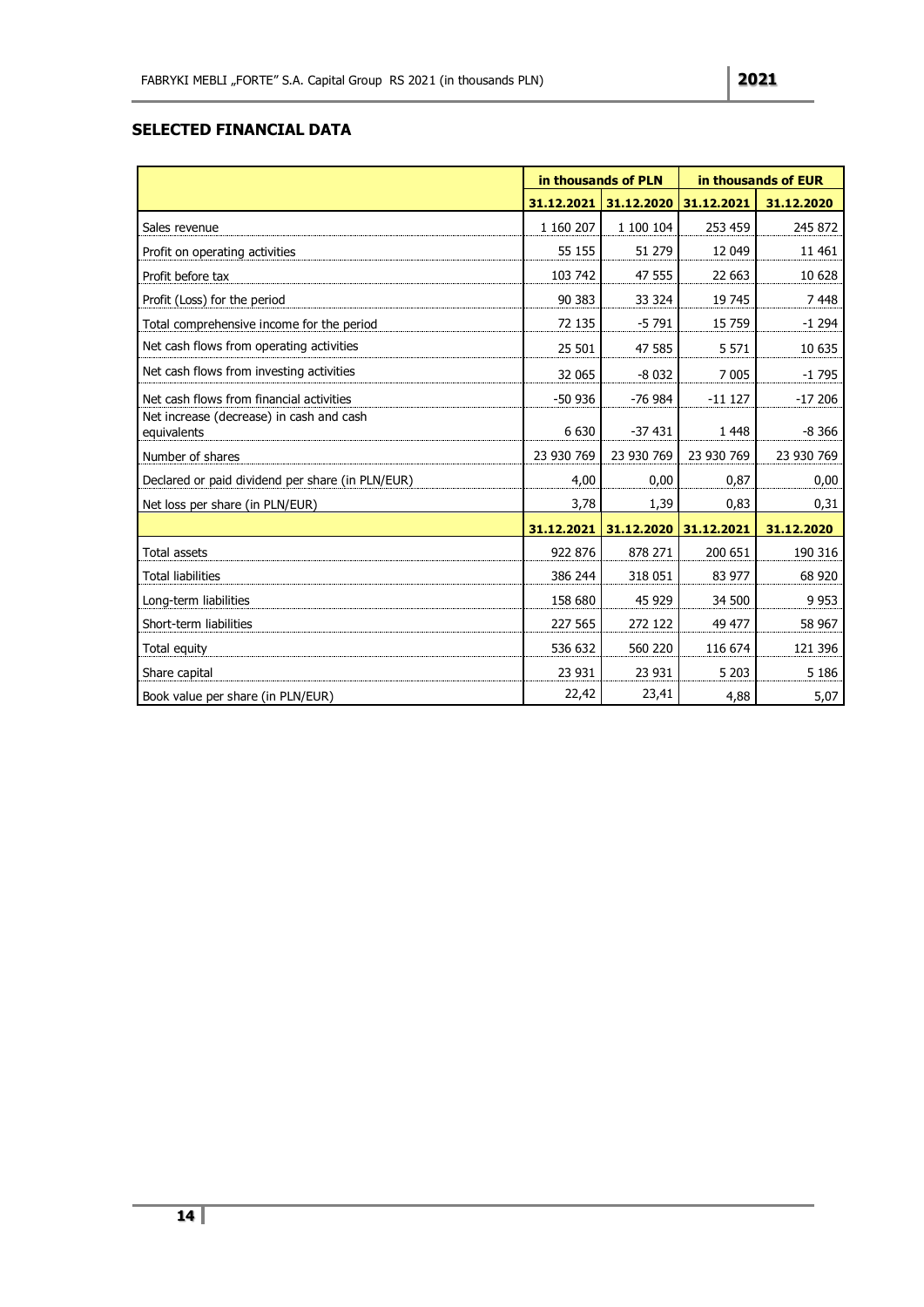# <span id="page-15-0"></span>**PROFIT AND LOSS ACCOUNT**

|                                                               |                            | For the period ended       |
|---------------------------------------------------------------|----------------------------|----------------------------|
|                                                               | <b>31 December</b><br>2021 | <b>31 December</b><br>2020 |
| <b>Continued operations</b>                                   |                            |                            |
| Revenue from sales of goods, products, materials and services | 1 160 207                  | 1 100 104                  |
| Cost of sales                                                 | 752 253                    | 710 268                    |
| <b>Gross profit from sales</b>                                | 407 953                    | 389 836                    |
| Other operating revenue                                       | 2 2 3 7                    | 13712                      |
| Costs of sales                                                | 276 868                    | 276 885                    |
| General administrative costs                                  | 71 674                     | 51 065                     |
| Other operating costs                                         | 6 4 9 3                    | 24 3 19                    |
| <b>Profit on operating activities</b>                         | 55 155                     | 51 279                     |
| Financial revenue                                             | 56 796                     | 6 3 9 0                    |
| Financial costs                                               | 2 9 8 1                    | 3 6 9 0                    |
| Share in the loss of investments valued at equity method      | $-5227$                    | $-6424$                    |
| <b>Profit before tax</b>                                      | 103 742                    | 47 555                     |
| Income tax                                                    | 13 3 60                    | 14 2 31                    |
| Profit on continued operations of the period                  | 90 383                     | 33 3 24                    |
| <b>Profit of the period</b>                                   | 90 383                     | 33 3 24                    |

| <b>Profit per share</b>                                       | <b>31 December 2021</b> | 31 December 2020 |
|---------------------------------------------------------------|-------------------------|------------------|
| Basic profit (loss) per one share on continued operation      | 3,78                    | 1,39             |
| Profit (loss) per share                                       |                         |                  |
| Diluted profit (loss) per one share on continued<br>operation | 3,78                    | 1,39             |
| Diluted profit (loss) per one share                           | 3,78                    | 1.39             |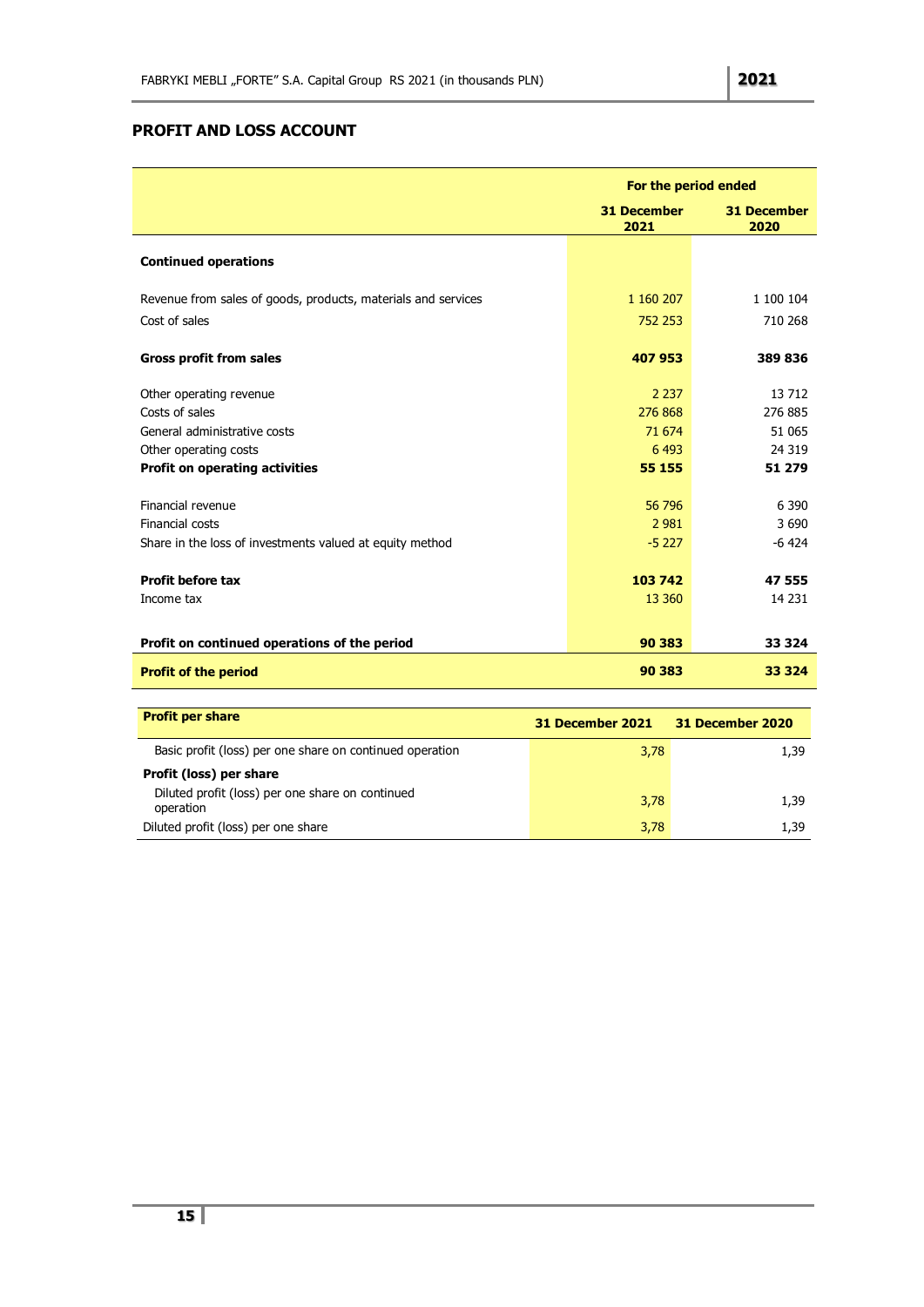## <span id="page-16-0"></span>**STATEMENT OF COMPREHENSIVE INCOME**

|                                                                                                                                                                                                          | For the reporting period ended |                             |
|----------------------------------------------------------------------------------------------------------------------------------------------------------------------------------------------------------|--------------------------------|-----------------------------|
|                                                                                                                                                                                                          | <b>31 December</b><br>2021     | <b>31 December</b><br>2020  |
| Profit (loss) of the period                                                                                                                                                                              | 90 383                         | 33 3 24                     |
| Other net comprehensive income before tax, including:                                                                                                                                                    | $-22441$                       | $-48405$                    |
| Items which in the future will not be reclassified to the profit and<br>loss account<br>Revaluation of employee benefit obligations                                                                      | $-1052$<br>1 0 5 2             | $-251$<br>$-251$            |
| Items which in the future may be reclassified to the profit and loss<br>account<br>Foreign exchange differences on translation of foreign operations<br>Other comprehensive income for a cash flow hedge | $-23493$<br>$-371$<br>$-23122$ | $-48154$<br>489<br>$-48643$ |
| Deferred tax connected with items of comprehensive income                                                                                                                                                |                                |                             |
| Deferred tax connected with items which in the future will not be<br>reclassified to the profit and loss account                                                                                         | 200                            | $-48$                       |
| Deferred tax regarding employee benefits                                                                                                                                                                 | 200                            | -48                         |
| Deferred tax connected with items which in the future may be<br>reclassified to the profit and loss account                                                                                              | $-4393$                        | $-9242$                     |
| Deferred tax regarding hedge accounting                                                                                                                                                                  | $-4393$                        | $-9242$                     |
| Other comprehensive income                                                                                                                                                                               | $-18248$                       | $-39115$                    |
| Total comprehensive income for the period                                                                                                                                                                | 72 135                         | $-5791$                     |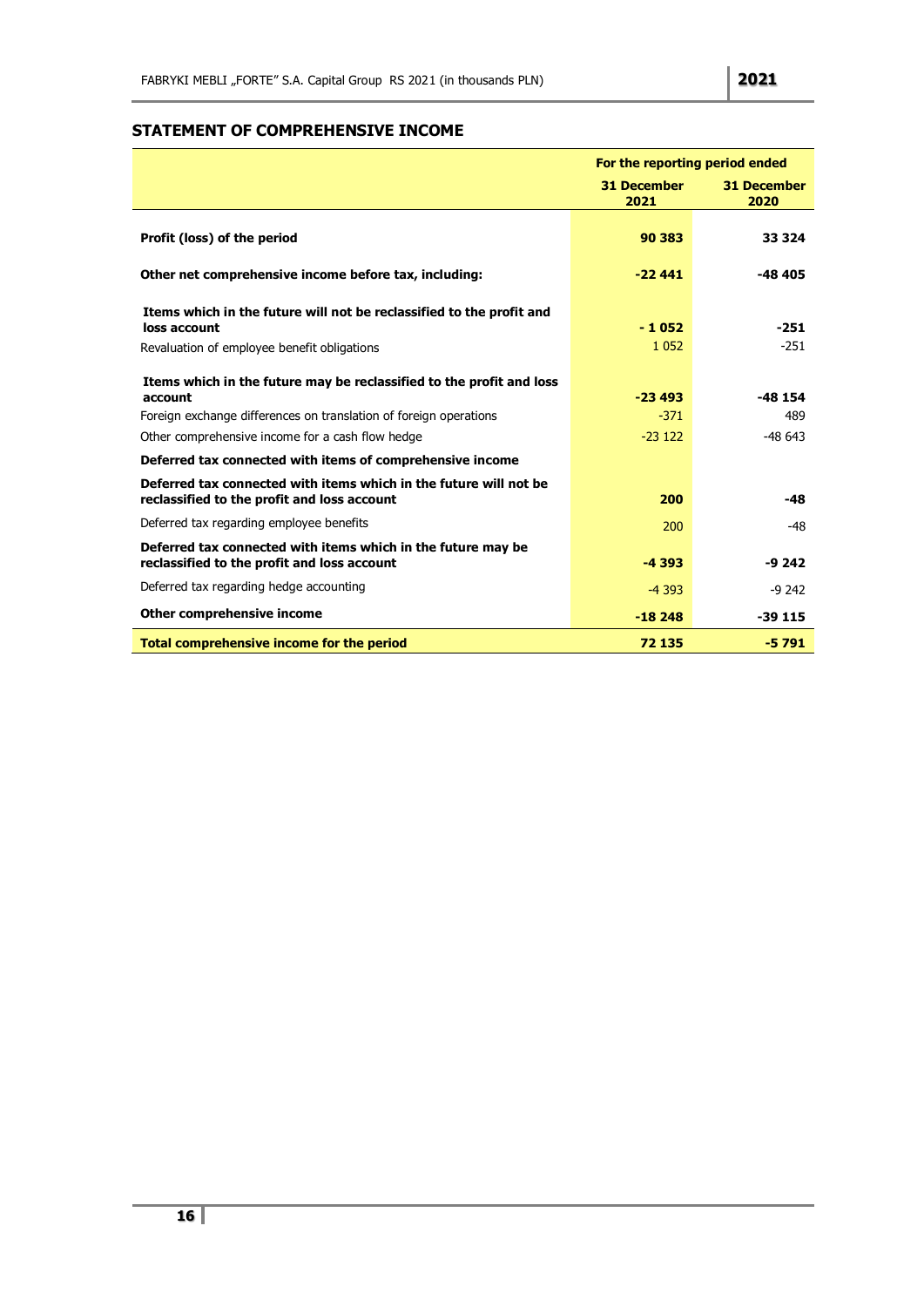# <span id="page-17-0"></span>**STATEMENT OF FINANCIAL SITUATION (BALANCE SHEET)**

|                                                          | <b>31 December</b><br>2021 | <b>31 December</b><br>2020 |
|----------------------------------------------------------|----------------------------|----------------------------|
| <b>ASSETS</b>                                            |                            |                            |
| <b>Non-current assets</b>                                | 565 318                    | 563 657                    |
| Tangible fixed assets                                    | 269 688                    | 267 799                    |
| Intangible assets                                        | 615                        | 1 0 3 2                    |
| Investment in subsidiary                                 | 289 782                    | 289 883                    |
| Other long-term financial assets                         | 2 5 18                     | 2 7 9 2                    |
| Assets on deferred tax                                   | 2 7 1 5                    | 2 1 5 1                    |
| <b>Current assets</b>                                    | 357 558                    | 314 614                    |
| Inventory                                                | 170 111                    | 127 102                    |
| Trade and other receivables                              | 171 395                    | 177 687                    |
| Other financial assets                                   | 2 0 3 9                    | 2 2 2 0                    |
| Cash and cash equivalents                                | 14 012                     | 7605                       |
| <b>TOTAL ASSETS</b>                                      | 922876                     | 878 271                    |
|                                                          |                            |                            |
| <b>LIABILITIES</b>                                       |                            |                            |
| <b>Total equity</b>                                      | 536 632                    | 560 220                    |
| Basic equity                                             | 23 931                     | 23 931                     |
| Surplus of share sale above their nominal value          | 114 556                    | 114 556                    |
| Other reserve capital                                    | $-32543$                   | $-14296$                   |
| Retained earnings                                        | 430 688                    | 436 029                    |
| <b>Long-term liabilities</b>                             | 158 680                    | 45929                      |
| Interest-bearing loans and borrowings                    | 85 917                     |                            |
| Provision for benefits after the employment period       | 4 0 2 7                    | 4816                       |
| Payables to units priced at MPW                          | 4 9 9 6                    | 2 679                      |
| Liabilities due to financial derivative instruments      | 37 332                     | 15 701                     |
| <b>Subsidies</b>                                         | 811                        |                            |
| Financial liabilities due to lease                       | 25 598                     | 22 733                     |
| <b>Short-term liabilities</b>                            | 227 565                    | 272 122                    |
| Trade and other liabilities                              | 178 202                    | 175 556                    |
| <b>Contract liabilities</b>                              | 1 6 3 9                    | 1 237                      |
| <b>Subsidies</b>                                         | 362                        | 300                        |
| Current portion of interest-bearing loans and borrowings | 34 951                     | 71 500                     |
| Financial liabilities due to lease                       | 756                        | 2 0 3 8                    |
| Liabilities due to financial derivative instruments      | 4 0 6 0                    | 2 5 6 8                    |
| Income tax liabilities                                   | 4 6 0 3                    | 16 453                     |
| Provision for benefits after the employment period       | 663                        | 497                        |
| Other accruals                                           | 2 3 2 9                    | 2 273                      |
| <b>Total liabilities</b>                                 | 386 244                    | 318 051                    |
| <b>TOTAL LIABILITIES</b>                                 | 922876                     | 878 271                    |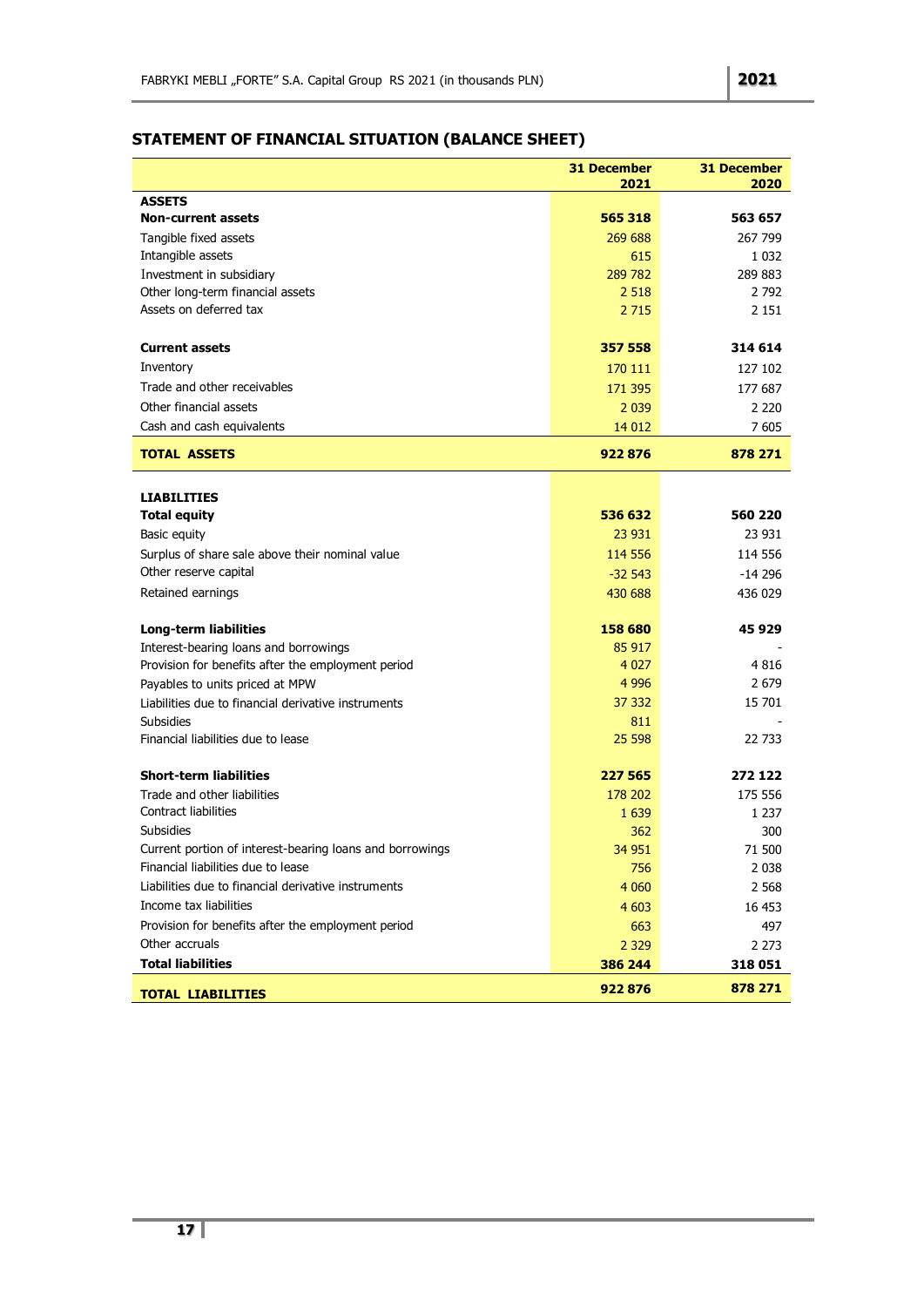# <span id="page-18-0"></span>**CASH FLOW STATEMENT**

|                                                                                               | For the period ended |                    |
|-----------------------------------------------------------------------------------------------|----------------------|--------------------|
|                                                                                               | <b>31 December</b>   | <b>31 December</b> |
|                                                                                               | 2021                 | 2020               |
| Cash flows from operating activities                                                          |                      |                    |
| Profit (loss) of the period                                                                   | 90 383               | 33 324             |
| <b>Adjustments by:</b>                                                                        | $-43302$             | 16 333             |
| Share in the loss of investments valued at equity method                                      | 5 2 2 7              | 6424               |
| Depreciation                                                                                  | 24 270               | 24 9 28            |
| Foreign exchange (gains)/losses                                                               | $-1160$              | 2021               |
| Interest income                                                                               | -83                  | -425               |
| Interest expense                                                                              | 3 0 7 5              | 2413               |
| Dividend income                                                                               | $-55623$             | -151               |
| (Profit)/loss on investment activities                                                        | $-311$               | 25                 |
| Change in receivables                                                                         | 6 7 6 3              | $-45954$           |
| Change in inventories                                                                         | $-43009$             | 11 406             |
| Change in liabilities, excluding loans and borrowings                                         | 2 7 1 4              | 13 505             |
| Change in provisions                                                                          | 485                  | 170                |
| Current tax recognised in the profit and loss account                                         | 13 3 60              | 14 2 31            |
| Subsidies graned                                                                              |                      | $-1245$            |
| Other adjustments                                                                             | 989                  | 185                |
| Income tax paid/received                                                                      | $-21580$             | $-2072$            |
| Net cash flows from operating activities                                                      | 25 501               | 47 585             |
| <b>Cash flows from investment activities</b>                                                  |                      |                    |
|                                                                                               | 422                  |                    |
| Sale of tangible fixed assets                                                                 |                      | 266<br>-136        |
| Purchase of intangible fixed assets                                                           | 0<br>$\mathbf{0}$    |                    |
| Purchase of shares in associated company                                                      | $-21212$             | -594<br>$-16427$   |
| Purchase of tangible fixed assets<br>Dividends received                                       | 55 623               | 151                |
| Interest received                                                                             | 101                  | 778                |
|                                                                                               | $-3301$              | $-6878$            |
| Borrowings granted to related entities<br>Repayment of borrowings granted to related entities | 809                  | 14 808             |
| Other inflows/outflows                                                                        | $-376$               | 0                  |
| Net cash flows from investing activities                                                      | 32 065               | -8 032             |
|                                                                                               |                      |                    |
| Cash flows from financing activities                                                          |                      |                    |
| Inflows from loans and borrowings taken out                                                   | 50 524               | 0                  |
| Repayment of loans and borrowings                                                             | 0                    | -84 630            |
| Interest paid                                                                                 | $-3454$              | $-2598$            |
| Repayment of leasing liabilities                                                              | $-2283$              | $-2201$            |
| Subsidies                                                                                     | $\mathbf{0}$         | 12 445             |
| Dividends paid                                                                                | $-95723$             | 0                  |
| Net cash flows from financial activities                                                      | $-50936$             | -76 984            |
| Net increase (decrease) in cash and cash                                                      | 6630                 | $-37431$           |
| equivalents<br>Net foreign exchange differences (from the opening balance                     |                      |                    |
| translation)                                                                                  | $-223$               | 395                |
| <b>Opening balance of cash</b>                                                                | 7605                 | 44 641             |
| <b>Closing balance of cash, including:</b>                                                    | 14 012               | 7605               |
| of limited disposability                                                                      | 318                  | 15                 |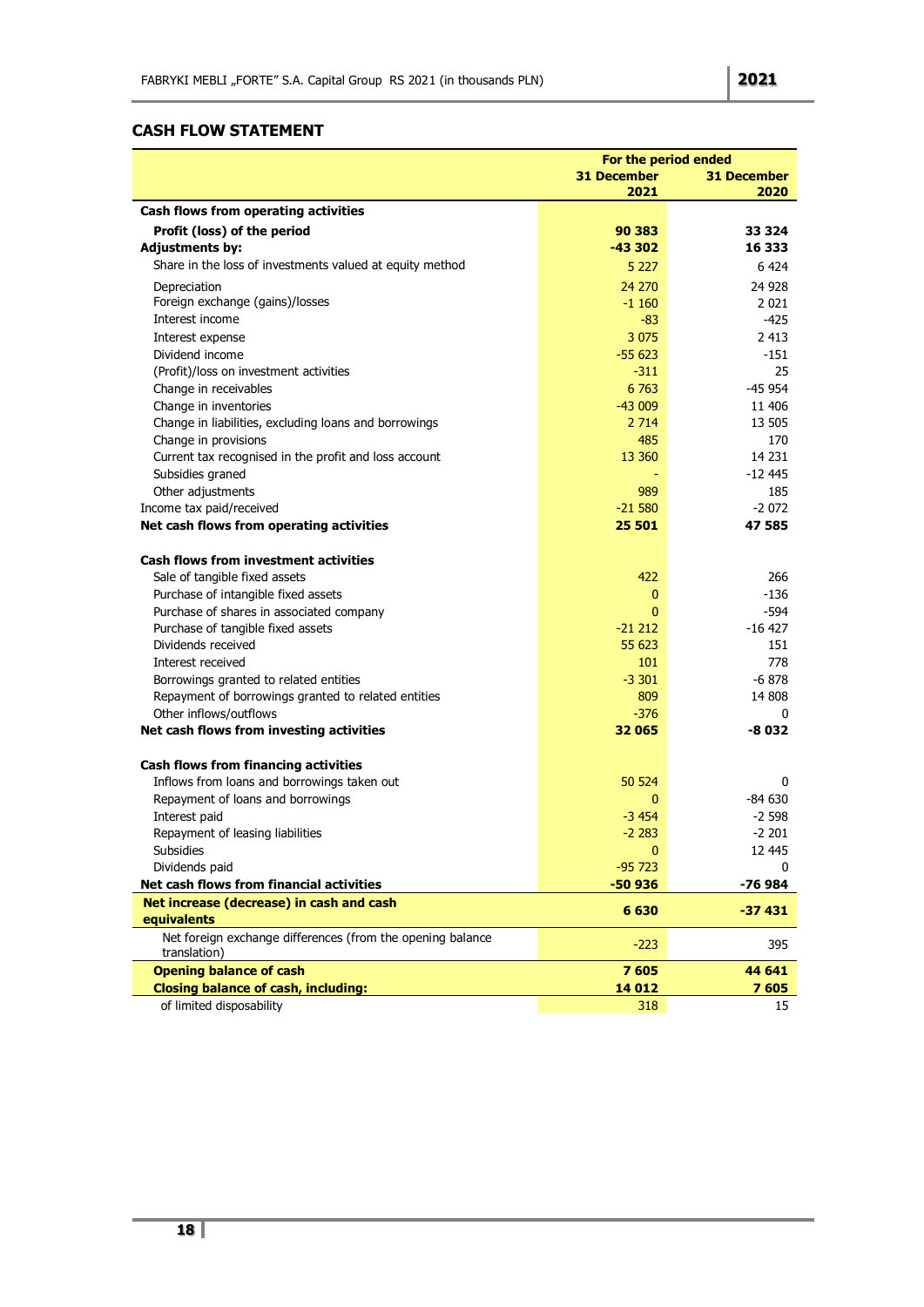## **STATEMENT OF CHANGES IN EQUITY**

**for the period ended on 31 December 2021**

|                                           | <b>Share capital</b>     | <b>Share premium</b>     | <b>Retained earnings</b> | <b>Other reserve capital</b> | <b>Total equity</b> |
|-------------------------------------------|--------------------------|--------------------------|--------------------------|------------------------------|---------------------|
| As at 1 January 2021                      | 23 931                   | 114 556                  | 436 029                  | -14 296                      | 560 220             |
| Changes in Accounting Principles (Policy) |                          |                          |                          |                              |                     |
| As at 1 January 2021 after adjustments    | 23 931                   | 114 556                  | 436 029                  | -14 296                      | 560 220             |
|                                           |                          |                          |                          |                              |                     |
| Dividends paid                            | $\overline{\phantom{0}}$ | $\sim$                   | -95 723                  |                              | $-95723$            |
| Current result                            | -                        | $\overline{\phantom{0}}$ | 90 383                   |                              | 90 383              |
| Other comprehensive income for the period |                          | -                        |                          | $-18248$                     | $-18248$            |
| Comprehensive income for the period       |                          | $\overline{\phantom{0}}$ | 90 383                   | $-18248$                     | 72 135              |
| Change in equity                          | $\overline{\phantom{0}}$ | $\overline{\phantom{0}}$ | $-5340$                  | $-18248$                     | $-23588$            |
| As at 31 December 2021                    | 23 931                   | 114 556                  | 430 688                  | $-32543$                     | 536 632             |

### **STATEMENT OF CHANGES IN EQUITY**

<span id="page-19-0"></span>**for the year ended on 31 December 2020**

|                                           | <b>Share capital</b>     | <b>Share premium</b> | <b>Retained earnings</b> | <b>Other reserve capital</b> | <b>Total equity</b> |
|-------------------------------------------|--------------------------|----------------------|--------------------------|------------------------------|---------------------|
| As at 1 January 2020                      | 23 931                   | 114 556              | 402 705                  | 24 8 19                      | 566 011             |
| Changes in Accounting Principles (Policy) |                          |                      | $\overline{\phantom{0}}$ |                              |                     |
| As at 1 January 2020 after adjustments    | 23 931                   | 114 556              | 402 705                  | 24 8 19                      | 566 011             |
|                                           |                          |                      |                          |                              |                     |
| Current result                            |                          |                      | 33 3 24                  |                              | 33 3 24             |
| Other comprehensive income for the period |                          |                      |                          | -39 115                      | (39115)             |
| Comprehensive income for the period       |                          |                      | 33 3 24                  | $-39115$                     | (5791)              |
| <b>Change in equity</b>                   | $\overline{\phantom{0}}$ | ۰                    | 33 3 24                  | -39 115                      | (5791)              |
| As at 31 December 2020                    | 23 931                   | 114 556              | 436 029                  | $-14296$                     | 560 220             |

<span id="page-19-1"></span>×.